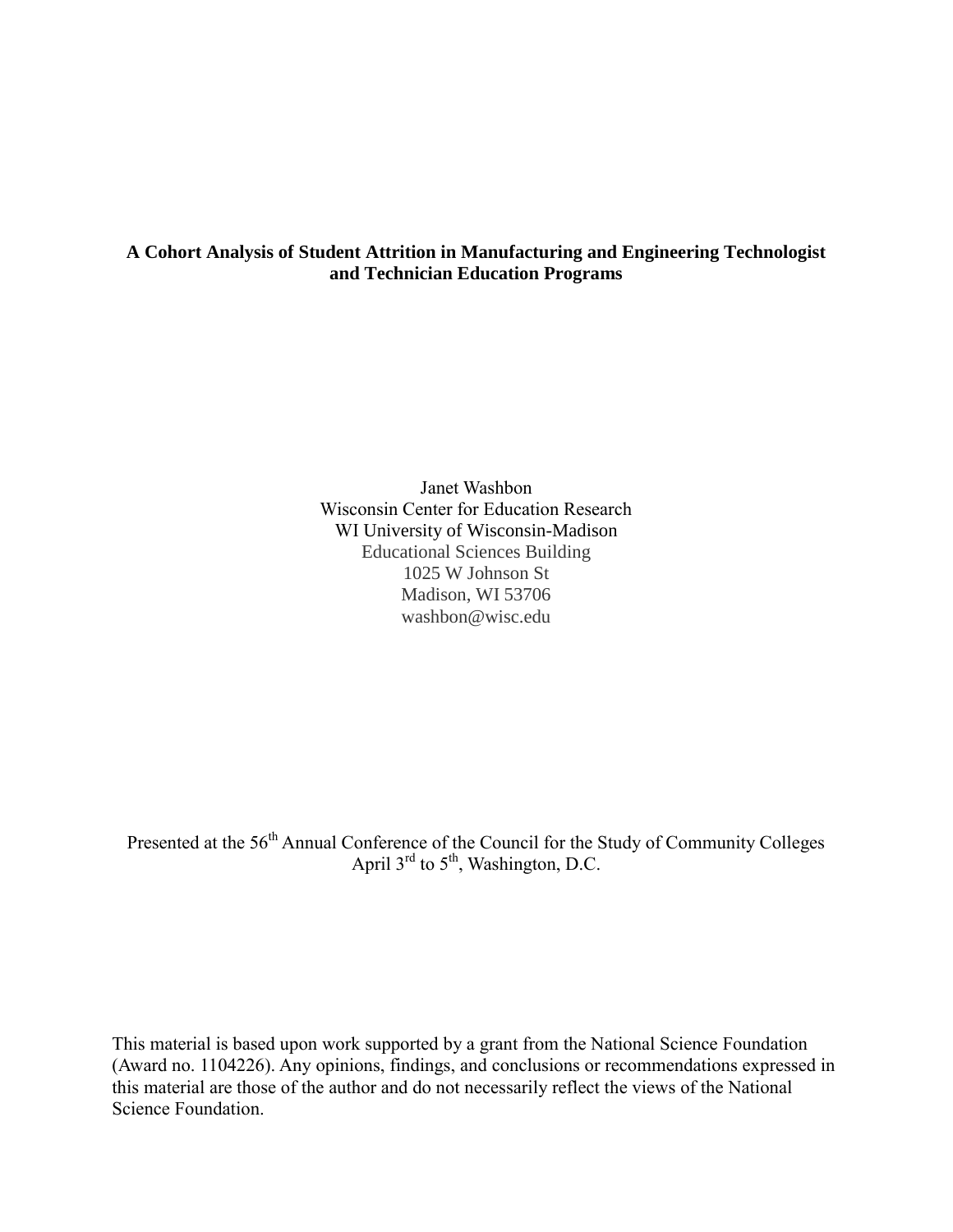#### **Abstract**

Using data from a cohort of first-time students enrolled in 16 public two-year colleges in a Midwestern state, this study examines patterns of and influences in student attrition in manufacturing and engineering technologist and technician education (METTE) programs. The study finds few significant differences with respect to student characteristics between leavers and persisters. However, enrollment behavior, academic achievement, and course-taking behavior differentiate those who leave in their first year of studies from those who graduate or persist to the second year.

#### **Overview**

Despite national data that suggests that degree completion results in higher earnings, many twoyear college students leave school prior to earning a credential (Belfield & Bailey 2011; Bosworth, 2011; College Board, 2013). National estimates indicate that fewer than half of U.S. students who begin community college with the goal of earning a degree or certificate succeed six years later (Achieving the Dream, 2011). Many two-year college students arrive underprepared and almost 20 percent of traditional aged community college students never complete ten credits towards their credential (Bailey & Alfonso, 2005). Most attend part-time (Horn & Radwin, 2012). Many follow seemingly random pathways of full-time and part-time attendance as they progress toward their educational goals (Crosta, 2013).

The consequences of enrolling in postsecondary education without completing a degree go beyond the economic costs to the individual in terms of foregone earnings and greater frequency and longer duration of periods of unemployment. Individuals, who enroll, but leave before graduation, often incur significant debt to pay for college and have fewer resources to repay this debt than those who graduate. In addition, institutional costs of student attrition include the time, resources and tuition of faculty and postsecondary institutions (Schneider & Yin (2011). Society also bears higher costs in terms of lower rates of participation in local, state, and national governance, fewer resources to contribute to community service, greater consumption of public services, higher crime rates, and lower rates of economic growth and productivity (College Board, 2013; Institute for Higher Education Policy, 1998).

Understanding why students leave is important, but the development of indicators of retention and persistence may be just as important in designing effective interventions to reduce student attrition (Attewell, et al., 2012; Crosta, 2013; Wild & Ebbers, 2002; Horn & Nevill, 2006). To be useful in the two-year college context, these indicators require the kind of a detailed understanding of how student behavior with respect to enrollment, academic achievement, and course taking differ between those who leave without obtaining a credential and those who persist presented in this study.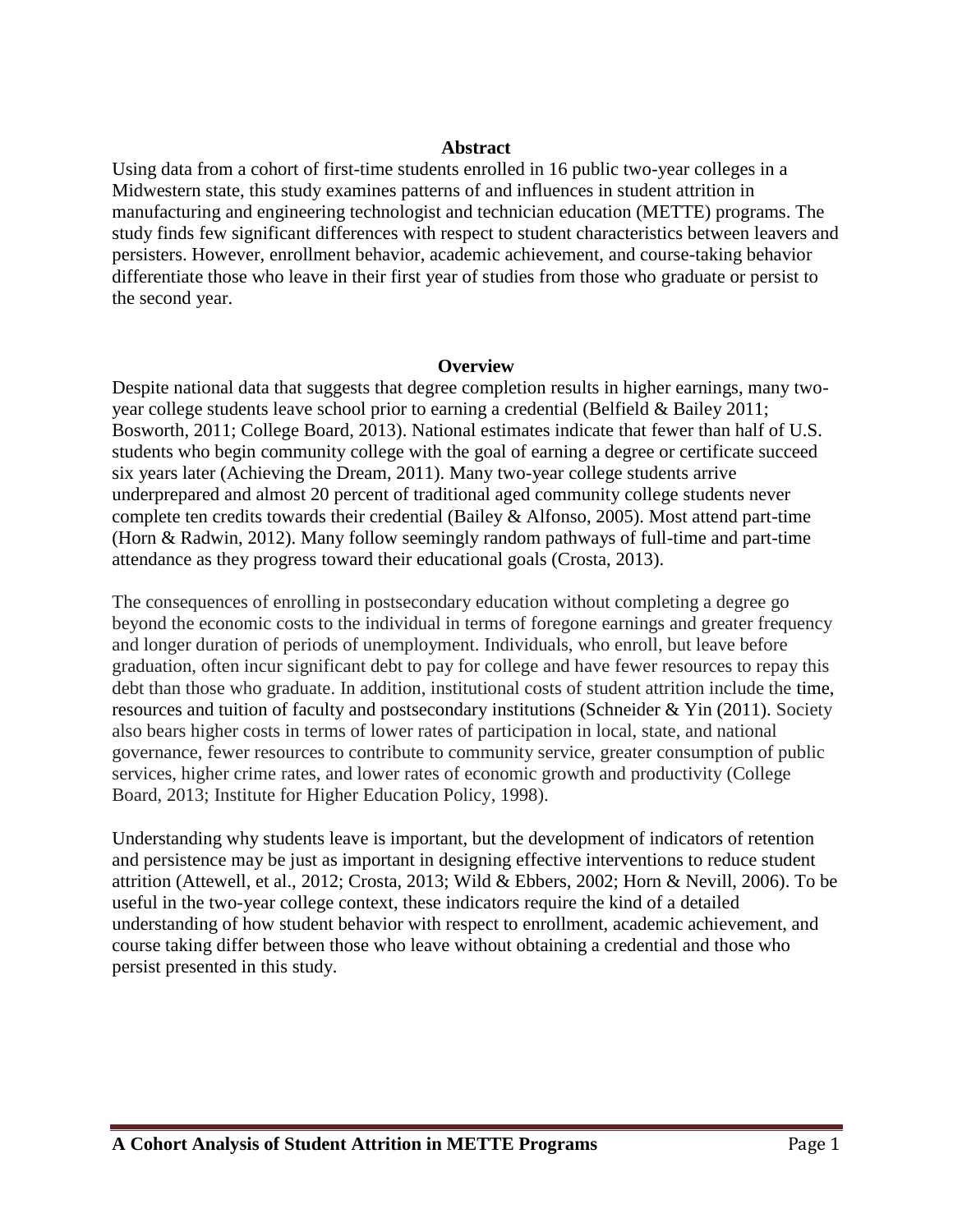## **Research Questions**

This study addressed two questions:

- 1. Are there differences in demographic, educational attainment, work status, and economic background between students who leave and those who persist?
- 2. Can we identify a set of empirically-based indicators of enrollment behavior, academic achievement, and course-taking behavior that differentiate leavers from persisters?

## **Contributions of This Study**

This study contributes to the literature on student attrition in several ways. First, the study focuses on two-year college students. Much of the original work on student retention and attrition examined the phenomena in the four-year, residential college setting (Tinto, 1975; Pascarella & Terenzini, 1991). The need for work about student retention and attrition in the two-year college setting is described by Bailey and Alfonso (2005), Horn & Nevill (2006), Wild & Ebbers (2002) among others. Second, this study takes a longitudinal approach to focus on student behavior and identify indicators rooted in this behavior. Relying on administrative data on student enrollment, academic achievement, and course-taking, it extends the work pioneered by Adelman (2005), Horn & Nevill (2006), Stratton, O'Toole, & Wetzel (2004, 2006), and O'Toole, Stratton, & Wetzel (2003), and Crosta (2013). Finally, the study examines students in a cluster of postsecondary career and technical education (CTE) programs, some of which include transfer options. This extends the traditional focus in two-year college research to include occupationally-oriented students with a broader set of goals and aspirations that students in traditional associate of arts or science programs (Wild & Ebbers, 2002).

#### **Methods**

#### **Data and Sample**

l

Initially for this study, records for the 3,468 full and part-time students who were first enrolled in one of 116 manufacturing engineering technologist or technician programs in  $FY2010<sup>1</sup>$  were extracted from a database created from the administrative files of 16 public two-year colleges in a Midwestern state. These files include all course enrollments and outcomes (including withdrawals) for all students enrolled in credit and non-credit courses together with information about student characteristics and program enrollment status in FY2010 and FY2011. Students in the initial sample of 3,468 were classified based on their subsequent enrollment status in FY2011 either as *leavers* who enrolled in FY2010 but left without receiving a credential prior to FY2011; *persisters* who graduated in the first year or enrolled in both FY2010 and FY2011; or *others* who graduated or enrolled in a different program in FY2010 or FY2011. Because the goal of the study was to examine differences between students who left without graduating with those who graduated or returned for a second year of study, students in the residual category were dropped from the analysis. This left a truncated total sample size of 3,273. Of these, approximately onethird left school prior to receiving an academic credential.

 $^1$  Because the records are drawn from administrative agency files, they record enrollments relative to the state fiscal year, from July 1, 2009 to June 30, 2010.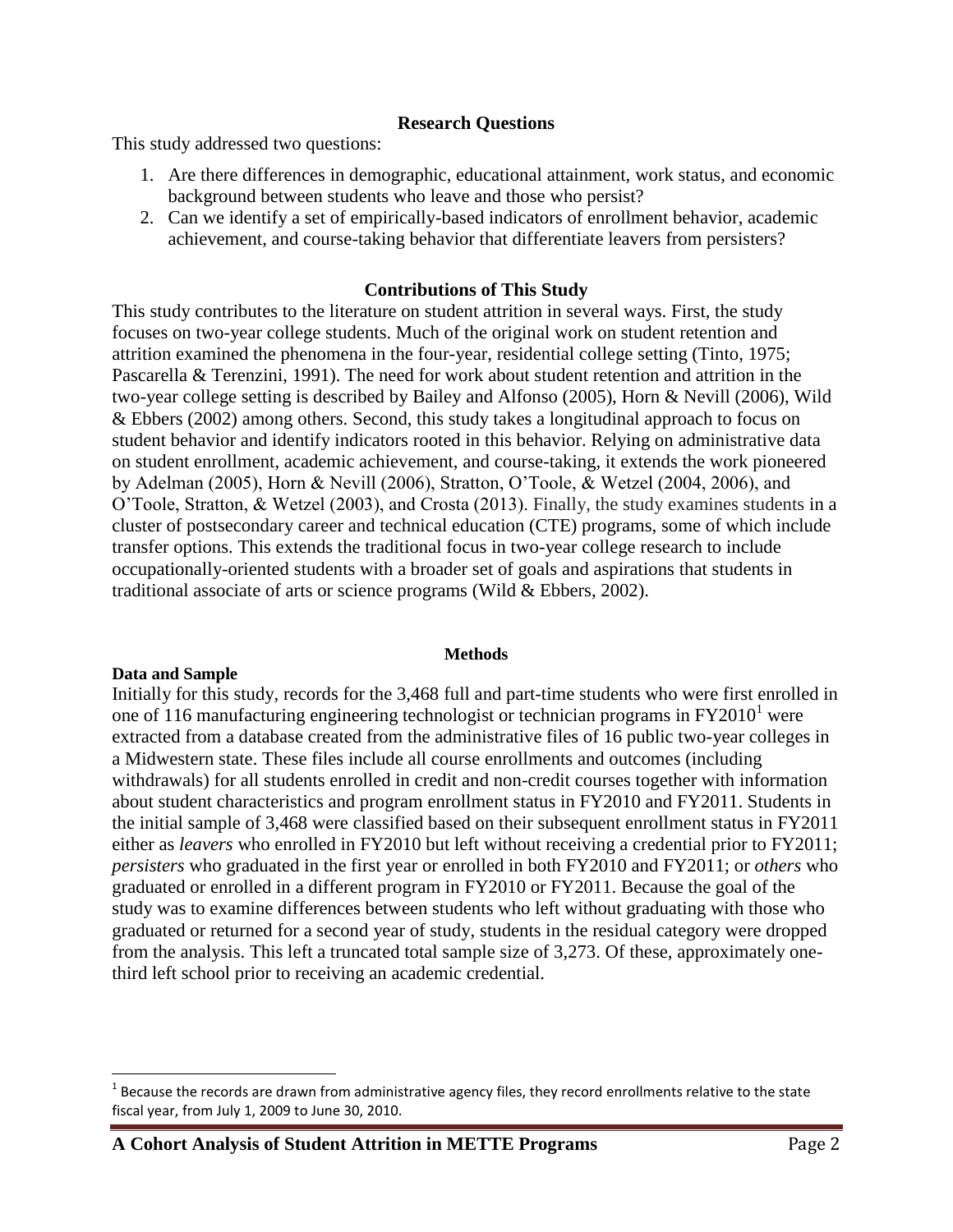#### **Variables**

Data included in the analysis fell in five categories drawn from the literature on student attrition and persistence and focus group discussions with program faculty, academic advisors, and administrators. These include:

*Program identifiers* including broad field of study, type of program (associate degree, one-year or two-year diploma);

S*tudent characteristics* including gender, age, ethnicity/race, work status at enrollment, economic disadvantage (Pell eligibility), and prior educational attainment (Adelman, 2005; Attewell et al., 2012; Horn & Nevill, 2006);

*Enrollment behavior* including number of terms enrolled in postsecondary courses (Horn & Nevill, 2006), number of postsecondary credits attempted in by term (Attewell et al., 2012; Horn & Nevill, 2006), enrollment intensity by term (Crosta,2013; Horn & Nevill, 2006), and enrollment pattern across the year (Crosta, 2013);

*Academic achievement* including fall term grade point average and cumulative grade point average for FY2010 (Adelman, 2005; Attewell et al., 2012), passed 2/3 of courses attempted by term (Wild & Ebbers, 2002), failed one or more courses in by term, and withdrew from one or more courses by term (Attewell et al., 2012); and

*Course-taking behavior* including number of all required program credits completed, number and percentage of required technical studies credits completed, number and percentage of general studies credits enrolled and completed, enrollment in specific kinds of general studies courses, enrollment in math course (Adelman, 2005; Attewell et al., 2012), number of math credits completed (Horn & Radwin, 2012), and enrollment in remedial or developmental education (Horn & Radwin, 2012).

Each college offers a variety of programs that are designed to meet the specific labor force needs of their region. Unlike in health occupation programs, there is little standardization of manufacturing and engineering programs across the technical college system. To facilitate the analysis, programs were grouped by CIP codes, within the three kinds of programs leading to different credentials. Figure 1 describes the distribution of students by fields of study included in the analysis.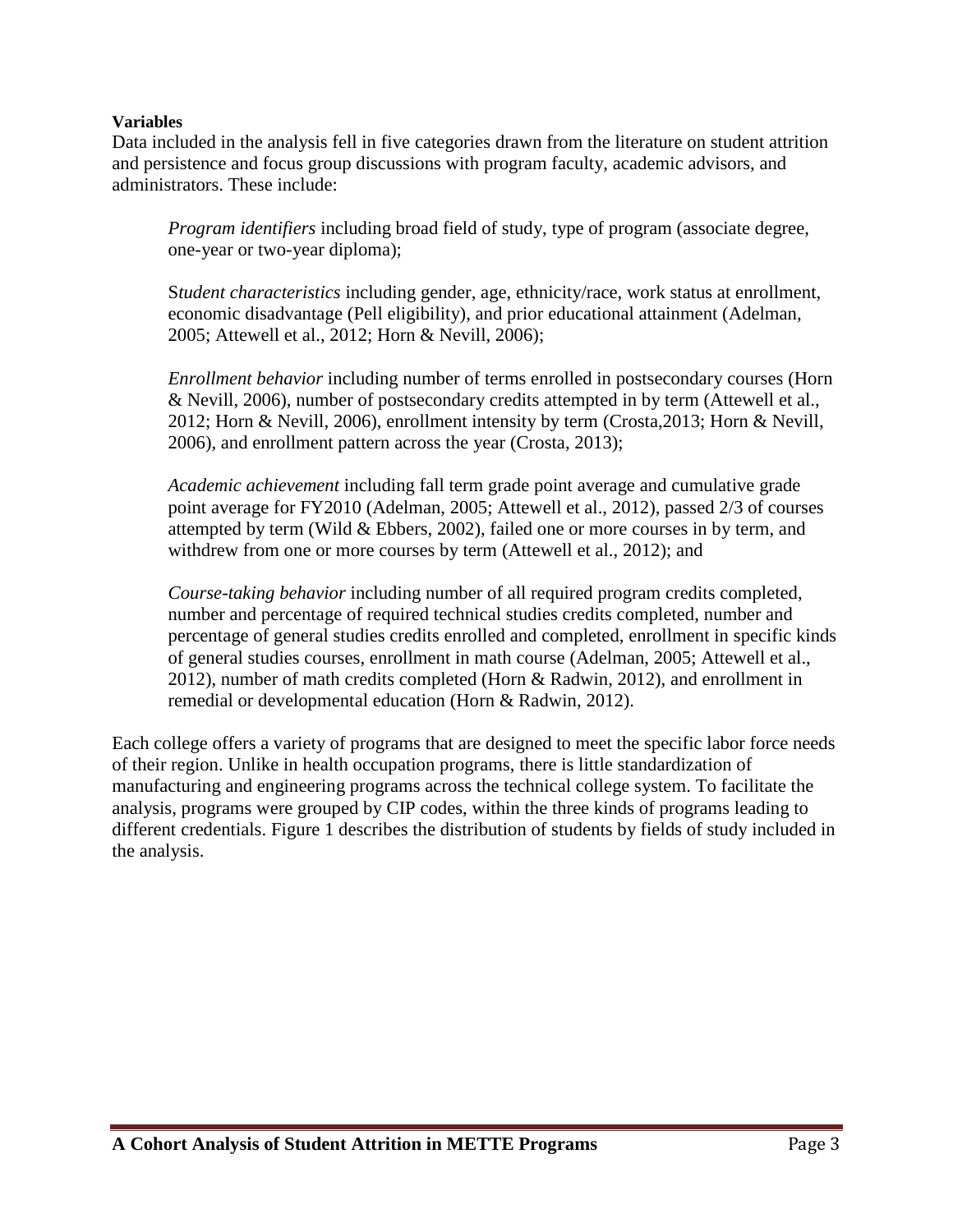# **Figure 1**

# **Distribution of Final Sample by Field of Study**

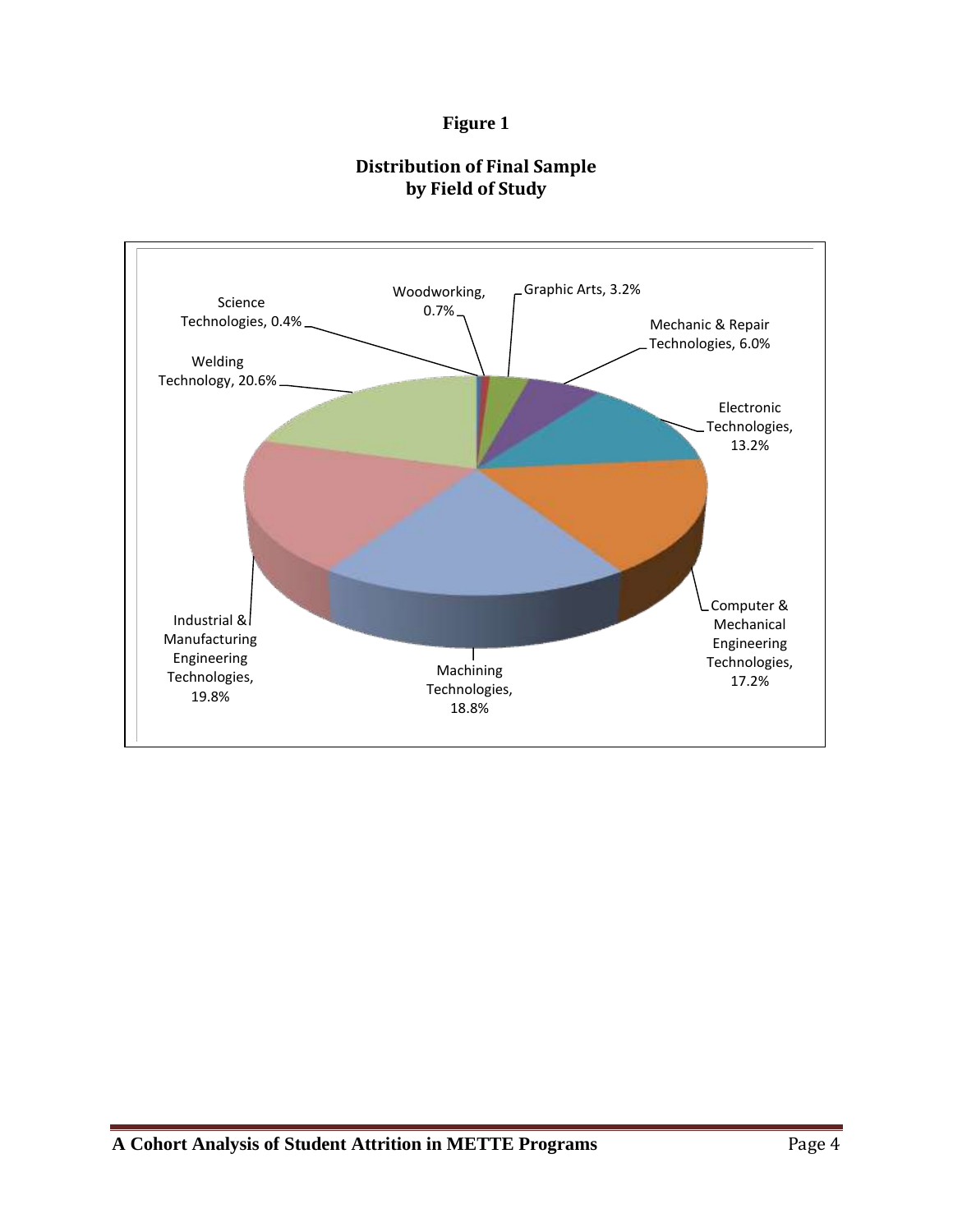#### **Analysis**

The first step of the analysis compared estimates of the likelihood of leaving or persisting across broad program categories and the three kinds of programs. No differences were observed by program category. Rates of attrition varied slightly by the kind of credential the program provides. In the first year of study, 33% of the students left the one-year diploma programs without completing the program credential as compared to 37% of the students in the longer associate degree and two-year technical diploma programs. Subsequent analyses maintained the distinction between kinds of program, but data were aggregated across program categories.

The second step in the analysis was to calculate estimates of the likelihood of leaving for each variable to identify indicators of student behavior and academic achievement that could be used to predict student attrition or persistence. The estimates are based on simple conditional probabilities. That is, for a given state of a variable, we calculated the likelihood of being either a leaver of persister. These estimates were then compared to the underlying estimate of the likelihood of attrition or persistence for the kind of program in which the students were enrolled. Simple two-way Chi-squared tests were used to identify variables that signaled a significantly increased likelihood of attrition.

Tables 1 through 6 summarize the findings of the analysis. For each category of each variable the tables provide estimates of the likelihood of attrition or persistence. Where the estimates vary significantly from the underlying distribution, the category is flagged with the significance level. Table 7 summarizes enrollment behaviors, academic achievement, and course-taking behaviors that are associated with a significantly greater likelihood of attrition in the first year. Conversely, Table 8 summarizes enrollment behaviors, academic achievement, and course-taking behaviors that are associated with a significantly greater likelihood of graduation or persistence in the first year.

No attempt was made to build a model of the process of student attrition or to reduce the set of potential indicators that might be correlated with each other. Instead, our goal is to create an initial set of indicators that instructors, academic advisors or counselors, and program administrators could use to identify students who are at risk of leaving their program without completing a program credential or to model the behavior of successful students. Recognizing that not all two-year college students share the goal of program completion, these indicators are offered as a way to flag the behavior of students for whom early intervention might lead to increased retention or, alternatively, to discussions that help students and college staff clarify the student's goals.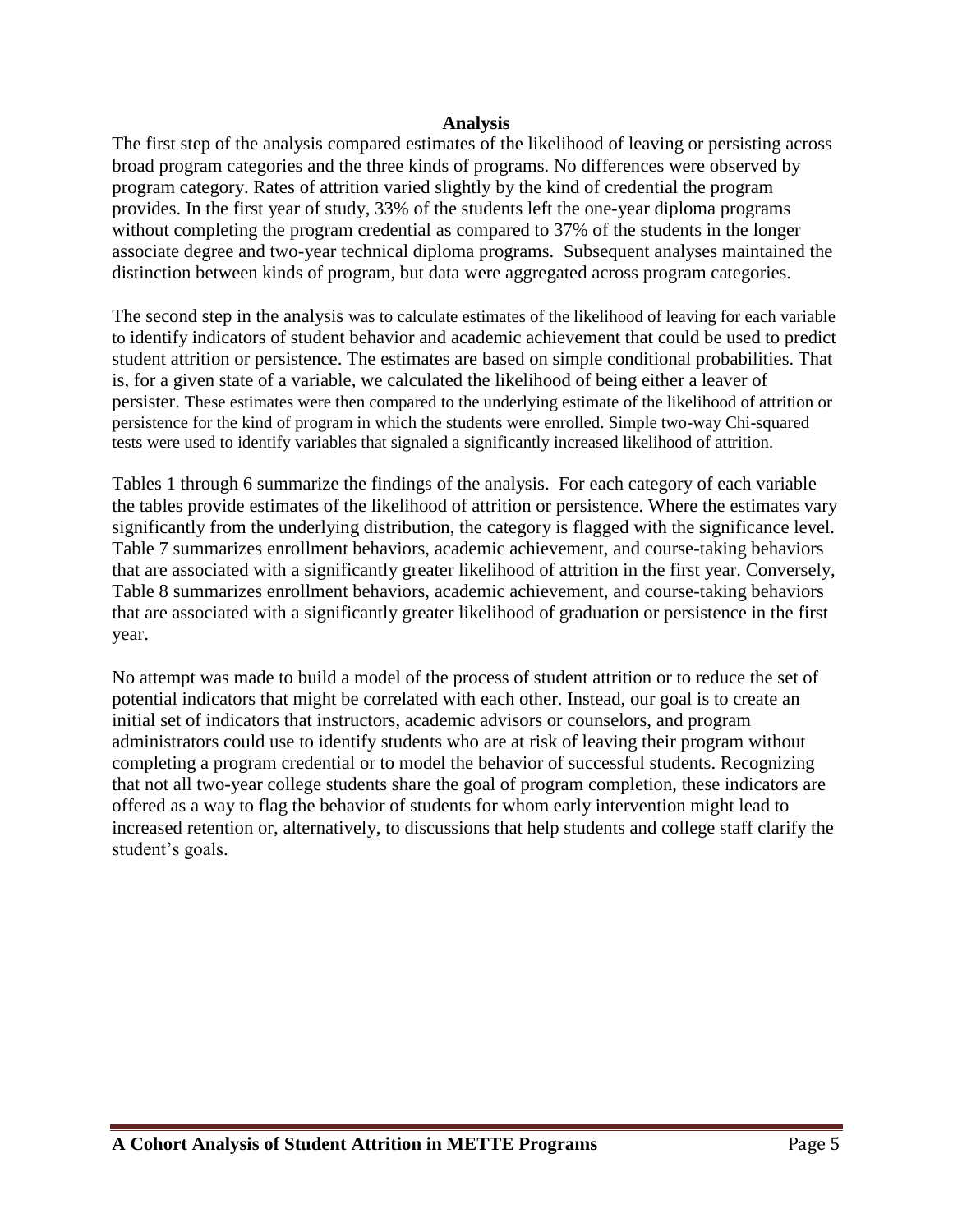|                          |         | <b>Associate of Applied</b><br><b>Science</b> |          | <b>One-year Technical</b><br>Diploma |                | <b>Two-year Technical</b><br>Diploma |
|--------------------------|---------|-----------------------------------------------|----------|--------------------------------------|----------------|--------------------------------------|
|                          | Leavers | <b>Persisters</b>                             | Leavers  | <b>Persisters</b>                    | <b>Leavers</b> | <b>Persisters</b>                    |
| <b>OVERALL</b>           | 0.37    | 0.63                                          | 0.33     | 0.67                                 | 0.37           | 0.63                                 |
| <b>AGE AT ENROLLMENT</b> |         |                                               |          |                                      |                |                                      |
| 17 to 19                 | 0.35    | 0.65                                          | 0.27     | 0.73                                 | 0.32           | 0.68                                 |
| 20 to 24                 | 0.41    | 0.59                                          | 0.36     | 0.64                                 | 0.37           | 0.63                                 |
| 25 to 34                 | 0.36    | 0.64                                          | 0.22     | 0.68                                 | 0.40           | 0.60                                 |
| 35 to 44                 | 0.41    | 0.59                                          | 0.43     | 0.57                                 | 0.32           | 0.68                                 |
| 45 to 54                 | 0.31    | 0.69                                          | 0.30     | 0.70                                 | 0.43           | 0.57                                 |
| 55 or more               | 0.21    | 0.79                                          | 0.28     | 0.72                                 | 0.50           | 0.50                                 |
| <b>NONTRADITIONAL</b>    |         |                                               |          |                                      |                |                                      |
| <b>STUDENT</b>           | 0.36    | 0.64                                          | 0.34     | 0.66                                 | 0.39           | 0.61                                 |
| <b>GENDER</b>            |         |                                               |          |                                      |                |                                      |
| Female                   | 0.34    | 0.66                                          | 0.40     | 0.60                                 | 0.40           | 0.60                                 |
| Male                     | 0.37    | 0.63                                          | 0.32     | 0.68                                 | 0.37           | 0.63                                 |
| ETHNICITY/RACE           |         |                                               |          |                                      |                |                                      |
| <b>Black</b>             | $0.51*$ | 0.49                                          | $0.54**$ | 0.46                                 | $0.67**$       | 0.33                                 |
| Non-Hispanic White       | 0.35    | 0.65                                          | 0.30     | 0.70                                 | 0.35           | 0.65                                 |
| Other                    | 0.49    | 0.51                                          | 0.35     | 0.65                                 | 0.46           | 0.54                                 |
| Not disclosed            | 0.42    | 0.58                                          | 0.35     | 0.65                                 | 0.44           | 0.56                                 |

## **Table 1 Likelihood of Attrition or Persistence for Student Demographics**

**Source:** Special tabulation, Student Attrition Analysis File based on METTE Project Longitudinal Database.

**Note:** \* designates a value significant at the .05 level, \*\* at the .01 level. A two-way Chi-squared test was used to determine whether the observed frequencies were significantly different from the underlying probability of being a leaver or persister for each of the three kinds of program. For associate degree and two-year diploma programs; a value of .51 or higher is significant at .05 level and .55 or higher at .01 level for attrition; a value of .80 or higher is significant at the .05 level and .83 or higher at .01 level for persistence. For one-year technical diploma programs, a value of .47 or higher is significant at .05 level and .51 or higher at .01 level for attrition; a value of .79 or higher is significant at the .05 level and .82 or higher at .01 level for persistence. Blank cells indicate response is 10 or fewer and too small to provide reliable data. **NS** designates cells with too few entries to computer valid statistics.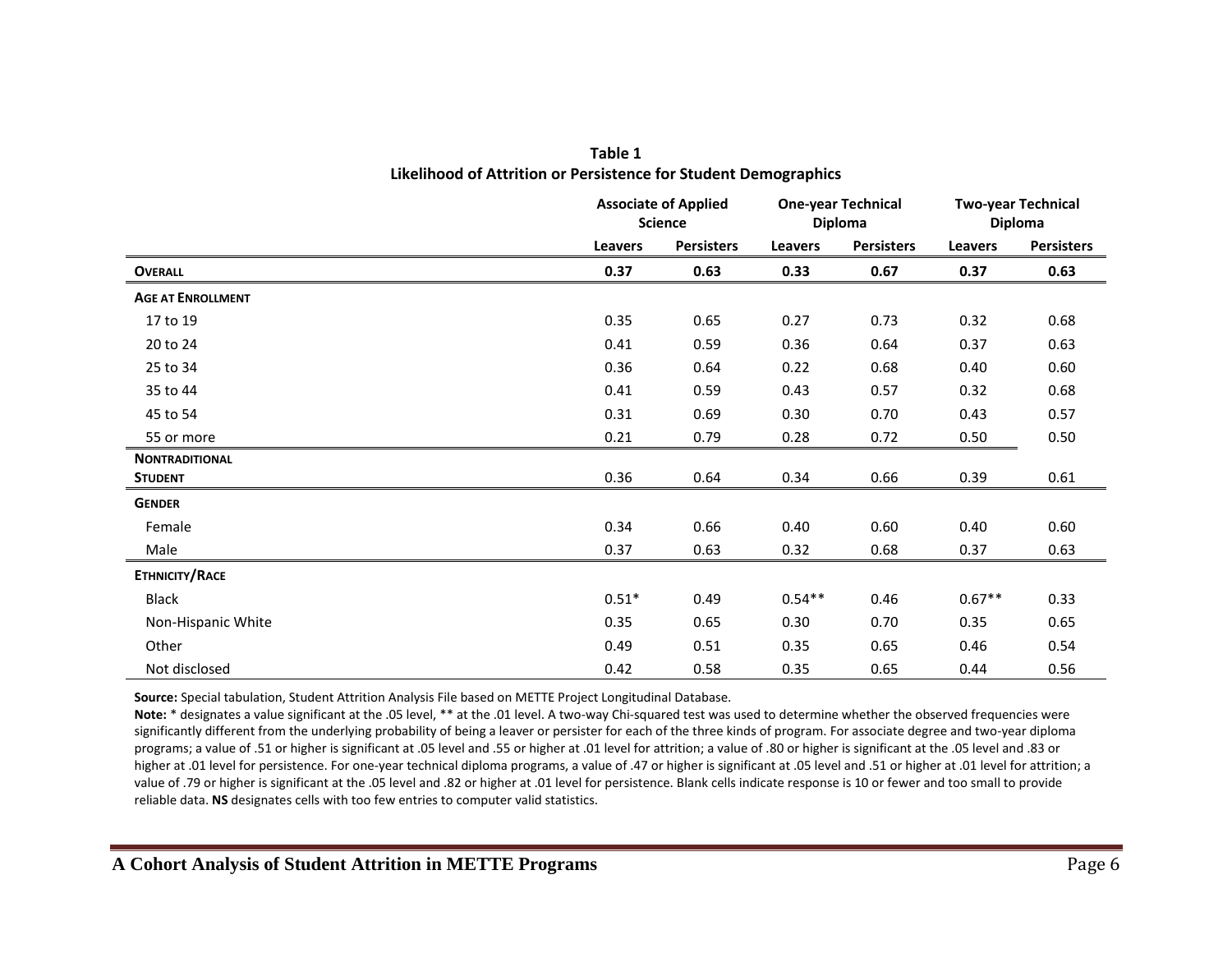| Table 2<br>Likelihood of Attrition or Persistence for Educational Background, Work, and Economic Disadvantage |                |                                               |                |                                      |                |                                      |
|---------------------------------------------------------------------------------------------------------------|----------------|-----------------------------------------------|----------------|--------------------------------------|----------------|--------------------------------------|
|                                                                                                               |                | <b>Associate of Applied</b><br><b>Science</b> |                | <b>One-year Technical</b><br>Diploma |                | <b>Two-year Technical</b><br>Diploma |
|                                                                                                               | <b>Leavers</b> | <b>Persisters</b>                             | <b>Leavers</b> | <b>Persisters</b>                    | <b>Leavers</b> | <b>Persisters</b>                    |
| <b>OVERALL</b>                                                                                                | 0.37           | 0.63                                          | 0.33           | 0.67                                 | 0.37           | 0.63                                 |
| <b>EDUCATIONAL ATTAINMENT</b>                                                                                 |                |                                               |                |                                      |                |                                      |
| Less than High School Graduate                                                                                | 0.48           | 0.52                                          | 0.37           | 0.63                                 | <b>NS</b>      | <b>NS</b>                            |
| <b>High School Graduate</b>                                                                                   | 0.37           | 0.63                                          | 0.33           | 0.67                                 | 0.38           | 0.62                                 |
| Postsecondary Experience                                                                                      | 0.30           | 0.70                                          | 0.24           | 0.76                                 | 0.37           | 0.63                                 |
| Not disclosed                                                                                                 | 0.47           | 0.53                                          | 0.15           | 0.65                                 | 0.34           | 0.66                                 |
| <b>RECENT HIGH SCHOOL GRADUATE</b>                                                                            |                |                                               |                |                                      |                |                                      |
| Yes                                                                                                           | 0.36           | 0.64                                          | 0.30           | 0.70                                 | 0.33           | 0.67                                 |
| <b>No</b>                                                                                                     | 0.36           | 0.64                                          | 0.33           | 0.67                                 | 0.39           | 0.61                                 |
| Not disclosed                                                                                                 | 0.43           | 0.57                                          | 0.40           | 0.60                                 | 0.36           | 0.64                                 |
| <b>WORK STATUS</b>                                                                                            |                |                                               |                |                                      |                |                                      |
| <b>Employed Full-time</b>                                                                                     | 0.37           | 0.63                                          | 0.27           | 0.73                                 | 0.50           | 0.50                                 |
| <b>Employed Part-time</b>                                                                                     | 0.35           | 0.65                                          | 0.33           | 0.67                                 | 0.23           | $0.77*$                              |
| Underemployed                                                                                                 | 0.36           | 0.64                                          | 0.44           | 0.56                                 | <b>NS</b>      | <b>NS</b>                            |
| Unemployed                                                                                                    | 0.38           | 0.62                                          | 0.33           | 0.67                                 | 0.49           | 0.51                                 |
| Not in Labor Force                                                                                            | 0.33           | 0.67                                          | 0.40           | 0.60                                 | <b>NS</b>      | <b>NS</b>                            |
| <b>Dislocated Worker</b>                                                                                      | 0.28           | 0.72                                          | 0.26           | 0.74                                 | 0.24           | $0.76*$                              |
| Not disclosed                                                                                                 | 0.40           | 0.60                                          | 0.37           | 0.63                                 | 0.43           | 0.57                                 |
| <b>ECONOMICALLY DISADVANTAGED (PELL ELIGIBLE)</b>                                                             |                |                                               |                |                                      |                |                                      |
| Yes                                                                                                           | 0.34           | 0.66                                          | 0.35           | 0.65                                 | 0.35           | 0.65                                 |
| <b>No</b>                                                                                                     | 0.38           | 0.62                                          | 0.31           | 0.69                                 | 0.40           | 0.60                                 |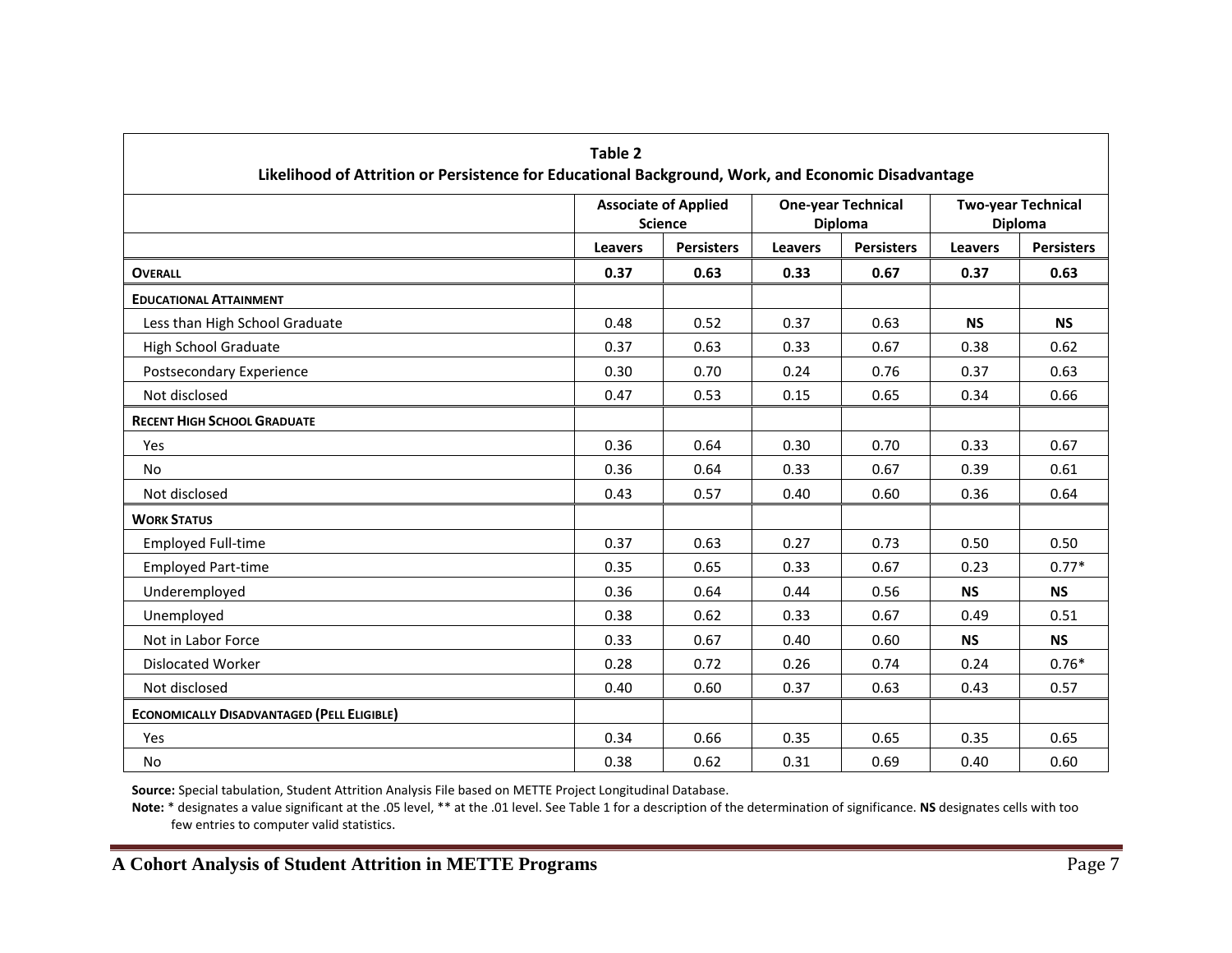| Table 3<br>Likelihood of Attrition or Persistence for Enrollment Behavior |                                               |                  |                                             |           |                                             |                  |
|---------------------------------------------------------------------------|-----------------------------------------------|------------------|---------------------------------------------|-----------|---------------------------------------------|------------------|
|                                                                           | <b>Associate of Applied</b><br><b>Science</b> |                  | <b>One-year Technical</b><br><b>Diploma</b> |           | <b>Two-year Technical</b><br><b>Diploma</b> |                  |
|                                                                           | <b>Leavers</b>                                | <b>Persister</b> | Leaver                                      | Persister | Leaver                                      | <b>Persister</b> |
| <b>OVERALL</b>                                                            | 0.37                                          | 0.63             | 0.33                                        | 0.67      | 0.37                                        | 0.63             |
| <b>NUMBER OF TERMS ENROLLED IN POSTSECONDARY COURSES</b>                  |                                               |                  |                                             |           |                                             |                  |
| None                                                                      | $0.69**$                                      | 0.31             | $0.66**$                                    | 0.34      | $0.71*$                                     | 0.29             |
| One term                                                                  | $0.51*$                                       | 0.49             | $0.47*$                                     | 0.53      | $0.53*$                                     | 0.47             |
| Two or more terms                                                         | 0.24                                          | $0.76*$          | 0.19                                        | $0.81*$   | 0.28                                        | 0.72             |
| <b>NUMBER OF POSTSECONDARY CREDITS ATTEMPTED IN FALL TERM</b>             |                                               |                  |                                             |           |                                             |                  |
| Attempted part-time course load                                           | .42                                           | .58              | 0.43                                        | 0.57      | $.51*$                                      | .49              |
| Attempted full-time course load                                           | .30                                           | .70              | 0.25                                        | 0.75      | .29                                         | .71              |
| <b>INTENSITY OF ENROLLMENT BY TERM</b>                                    |                                               |                  |                                             |           |                                             |                  |
| Full-time in Fall and Spring, not enrolled in Summer                      | 0.18                                          | $0.82**$         | 0.15                                        | $0.85**$  | 0.17                                        | $0.83**$         |
| Full-time in Spring, not enrolled in Summer or Fall                       | 0.28                                          | 0.72             | 0.22                                        | 0.78      | 0.27                                        | 0.73             |
| Part-time in Spring, not enrolled in Summer or Fall                       | 0.37                                          | 0.63             | 0.45                                        | 0.55      | 0.42                                        | 0.58             |
| Part-time in Fall and Spring, not enrolled in Summer                      | 0.36                                          | 0.64             | 0.31                                        | 0.69      | 0.48                                        | 0.52             |
| No postsecondary courses in any term                                      | $0.69**$                                      | 0.31             | $0.66**$                                    | 0.34      | $0.71*$                                     | 0.29             |
| Full-time course load in Fall, not enrolled in Summer and Spring          | $0.80**$                                      | 0.20             | $0.85**$                                    | 0.15      | $1.00**$                                    | 0.00             |
| Part-time in Fall but not enrolled in Summer and Spring                   | $0.84**$                                      | 0.16             | $0.83**$                                    | 0.17      | $0.92*$                                     | 0.08             |
| Part-time in Fall, full-time in Spring, not enrolled in Summer            | 0.18                                          | $0.82**$         | 0.19                                        | $0.81*$   | 0.36                                        | 0.64             |
| Full-time in Fall, part-time in Spring, not enrolled in Summer            | 0.41                                          | 0.59             | $0.56**$                                    | 0.44      | $0.64**$                                    | 0.36             |
| Part-time in Summer and full-time in Fall and Spring                      | 0.13                                          | $0.87**$         | 0.10                                        | $0.90**$  | 0.06                                        | $0.94**$         |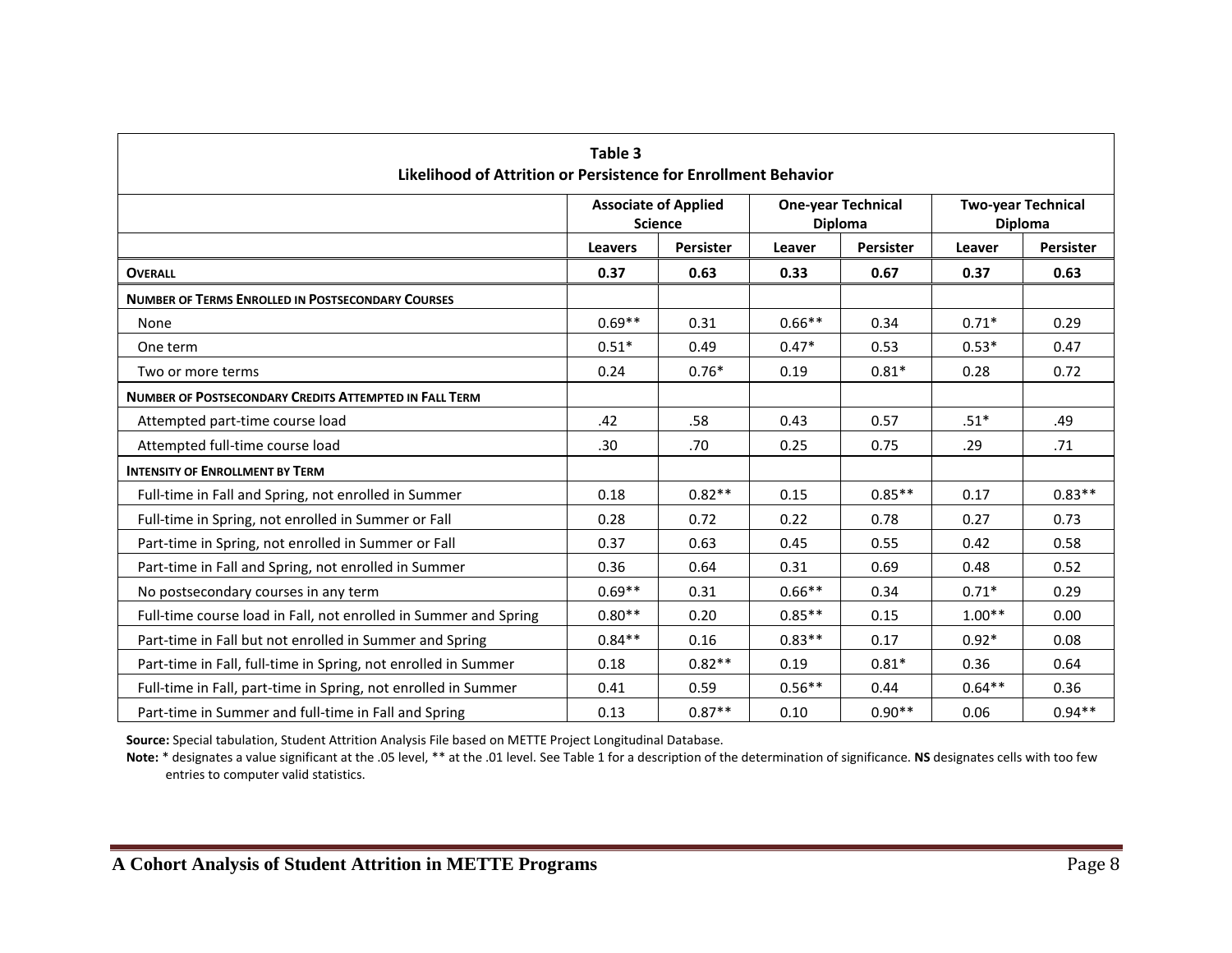| Table 4<br>Likelihood of Attrition or Persistence for Academic Achievement |                |                                               |           |                                             |          |                                             |
|----------------------------------------------------------------------------|----------------|-----------------------------------------------|-----------|---------------------------------------------|----------|---------------------------------------------|
|                                                                            |                | <b>Associate of Applied</b><br><b>Science</b> |           | <b>One-year Technical</b><br><b>Diploma</b> |          | <b>Two-year Technical</b><br><b>Diploma</b> |
|                                                                            | <b>Leavers</b> | <b>Persister</b>                              | Leaver    | <b>Persister</b>                            | Leaver   | <b>Persister</b>                            |
| <b>OVERALL</b>                                                             | 0.37           | 0.63                                          | 0.33      | 0.67                                        | 0.37     | 0.63                                        |
| <b>FALL TERM GRADE POINT AVERAGE</b>                                       |                |                                               |           |                                             |          |                                             |
| GPA of less than 2.0 in Fall term                                          | $0.67**$       | 0.33                                          | $0.75***$ | 0.25                                        | $0.74**$ | .26                                         |
| GPA of 2.0 or better in Fall term                                          | 0.21           | $0.79**$                                      | 0.17      | $0.83**$                                    | .22      | $0.78*$                                     |
| <b>FIRST YEAR CUMULATIVE GRADE POINT AVERAGE</b>                           |                |                                               |           |                                             |          |                                             |
| Cumulative GPA of less than 2.0 in                                         | $0.67**$       | 0.33                                          | $0.77**$  | 0.23                                        | $0.73**$ | 0.27                                        |
| Cumulative GPA of 2.0 or better in first year                              | 0.28           | $0.72*$                                       | 0.25      | 0.75                                        | 0.41     | 0.59                                        |
| <b>ACADEDMIC PROGRESS IN FALL AND SPRING TERMS</b>                         |                |                                               |           |                                             |          |                                             |
| Fall Passed Two-Thirds with 2.0 GPA                                        | 0.19           | $0.81**$                                      | 0.16      | $0.84**$                                    | 0.20     | $0.80**$                                    |
| Spring passed two-thirds with 2.0 GPA                                      | 0.09           | $0.91**$                                      | 0.08      | $0.92**$                                    | 0.13     | $0.87**$                                    |
| Spring did not pass two-thirds with 2.0 GPA                                | 0.42           | 0.58                                          | $0.60**$  | 0.40                                        | $0.52*$  | 0.48                                        |
| Not enrolled in Spring                                                     | $0.74**$       | 0.26                                          | $0.48*$   | 0.52                                        | $0.86**$ | 0.14                                        |
| Did Not Pass Two-Thirds with 2.0 GPA                                       | $0.64**$       | 0.36                                          | $0.73**$  | 0.27                                        | 0.74     | 0.26                                        |
| Spring passed two-thirds with 2.0 GPA                                      | 0.21           | $0.79**$                                      | 0.21      | $0.79*$                                     | 0.31     | 0.69                                        |
| Spring did not pass two-thirds with 2.0 GPA                                | 0.59           | 0.41                                          | $0.73**$  | 0.27                                        | $0.72**$ | 0.28                                        |
| Not enrolled in Spring                                                     | $0.85**$       | 0.15                                          | $0.92**$  | 0.08                                        | $0.94**$ | 0.06                                        |
| <b>FAILED OR WITHDREW FROM ONE OR MORE COURSES IN FALL TERM</b>            |                |                                               |           |                                             |          |                                             |
| Did not fail or withdraw from any courses                                  | 0.19           | $0.81***$                                     | 0.14      | $0.86***$                                   | 0.20     | $0.81**$                                    |
| Failed but did not withdraw from any courses                               | $0.67**$       | 0.33                                          | $0.66**$  | 0.34                                        | $0.89**$ | 0.11                                        |
| Did not fail but withdrew from one or more courses                         | $0.53*$        | 0.47                                          | $0.62**$  | 0.38                                        | $0.69**$ | 0.31                                        |
| Both failed and withdrew from two or more courses                          | $0.54*$        | 0.46                                          | $0.75***$ | 0.25                                        | $0.60**$ | 0.40                                        |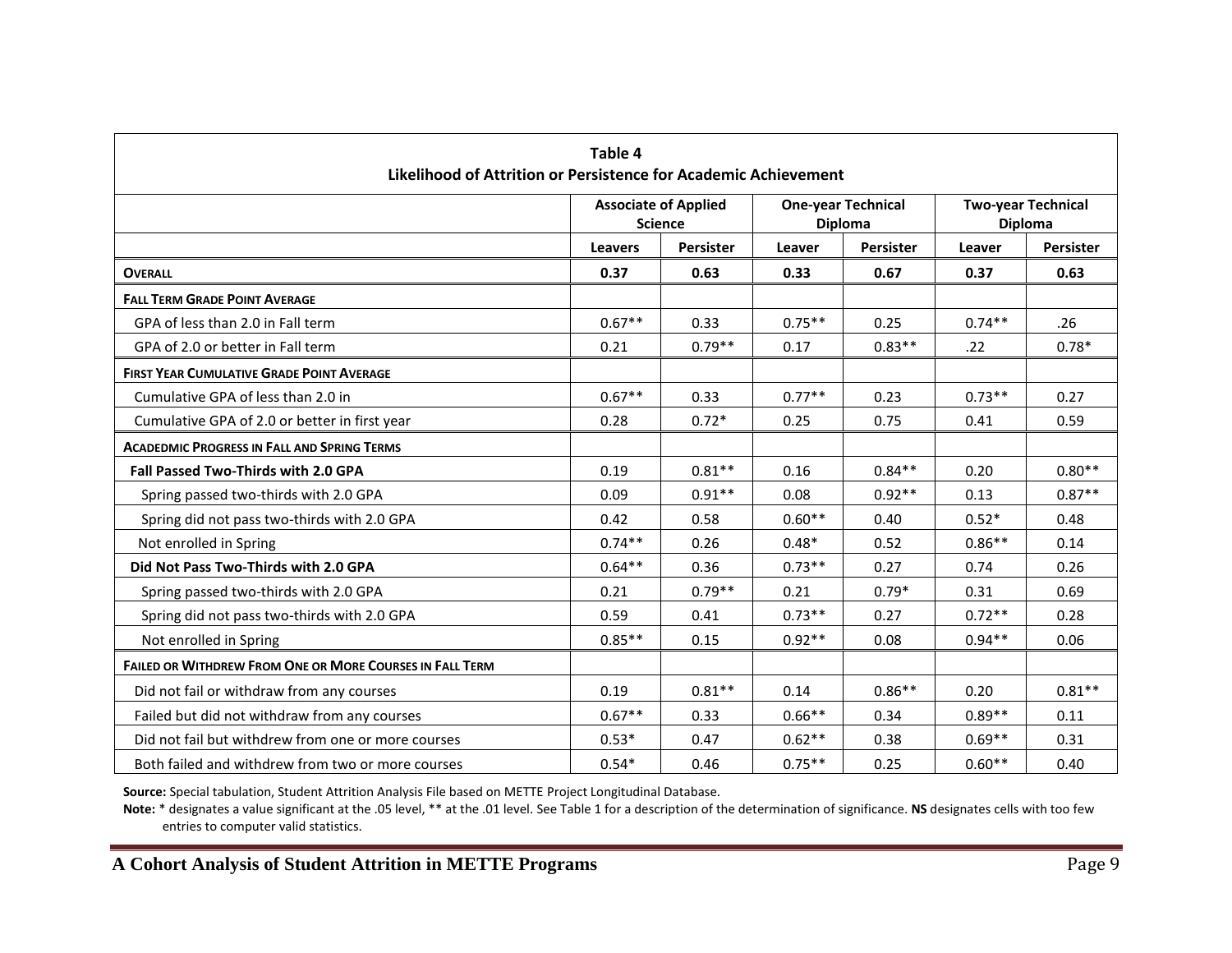| Table 5<br>Likelihood of Attrition or Persistence for Course-Taking Behavior in the First Year:<br>Program Completion, Technical Studies, and General Studies |                             |                  |                           |                  |                           |                  |
|---------------------------------------------------------------------------------------------------------------------------------------------------------------|-----------------------------|------------------|---------------------------|------------------|---------------------------|------------------|
|                                                                                                                                                               | <b>Associate of Applied</b> |                  | <b>One-year Technical</b> |                  | <b>Two-year Technical</b> |                  |
|                                                                                                                                                               | <b>Science</b>              |                  | <b>Diploma</b>            |                  | <b>Diploma</b>            |                  |
|                                                                                                                                                               | <b>Leavers</b>              | <b>Persister</b> | Leaver                    | <b>Persister</b> | Leaver                    | <b>Persister</b> |
| <b>OVERALL</b>                                                                                                                                                | 0.37                        | 0.63             | 0.331                     | 0.67             | 0.37                      | 0.63             |
| <b>NUMBER OF REQUIRED PROGRAM CREDITS COMPLETED</b>                                                                                                           |                             |                  |                           |                  |                           |                  |
| Completed no credits toward program requirements                                                                                                              | $0.77**$                    | 0.23             | $0.84**$                  | 0.16             | $0.81**$                  | 0.19             |
| Completed only one to six required program credits                                                                                                            | $0.51*$                     | 0.49             | 0.46                      | 0.54             | 0.43                      | 0.57             |
| Completed more than six required program credits first year                                                                                                   | 0.19                        | $0.81**$         | 0.17                      | $0.85**$         | 0.33                      | 0.67             |
| PERCENTAGE OF TECHNICAL STUDIES CURRICULUM CREDITS COMPLETED                                                                                                  |                             |                  |                           |                  |                           |                  |
| Completed no credits in required the technical studies curriculum                                                                                             | $0.58**$                    | 0.42             | $0.63**$                  | 0.37             | $0.70**$                  | 0.30             |
| Completed up to one-quarter of credits in required the technical<br>studies curriculum                                                                        | 0.31                        | 0.69             | 0.44                      | 0.56             | 0.36                      | 0.64             |
| Completed between one-quarter and one-half the credits in<br>required the technical studies curriculum                                                        | 0.12                        | $0.88**$         | 0.33                      | 0.67             | 0.13                      | $0.87**$         |
| Completed more than one-half the required technical studies credits                                                                                           | <b>NS</b>                   | <b>NS</b>        | 0.09                      | $0.91**$         | <b>NS</b>                 | <b>NS</b>        |
| <b>COMPLETED GENERAL STUDIES CREDITS THROUGH COURSEWORK OR CREDIT FOR</b><br><b>PRIOR LEARNING</b>                                                            |                             |                  |                           |                  |                           |                  |
| Completed no general studies credits                                                                                                                          | $0.63**$                    | 0.37             | $0.62**$                  | 0.38             | $0.62**$                  | 0.381            |
| Completed any general studies credits                                                                                                                         | 0.24                        | $0.76***$        | 0.19                      | $0.81**$         | 0.24                      | $0.76*$          |
| <b>ENROLLED IN GENERAL STUDIES COURSES</b>                                                                                                                    |                             |                  |                           |                  |                           |                  |
| Attempted at least one general studies course in communication<br>skills, social or behavioral science, math, or natural science                              | 0.33                        | 0.67             | 0.29                      | 0.71             | 0.34                      | 0.66             |
| Attempted no general studies                                                                                                                                  | $0.55***$                   | 0.45             | $0.48*$                   | 0.52             | $0.51*$                   | 0.49             |
| Completed science course                                                                                                                                      | 0.23                        | $0.77*$          | 0.24                      | 0.76             | 0.19                      | $0.81**$         |
| Completed both math and science                                                                                                                               | 0.20                        | $0.80**$         | 0.13                      | $0.87**$         | 0.13                      | $0.87**$         |

**Note:** \* designates a value significant at the .05 level, \*\* at the .01 level. See Table 1 for a description of the determination of significance.

**A Cohort Analysis of Student Attrition in METTE Programs** Page 10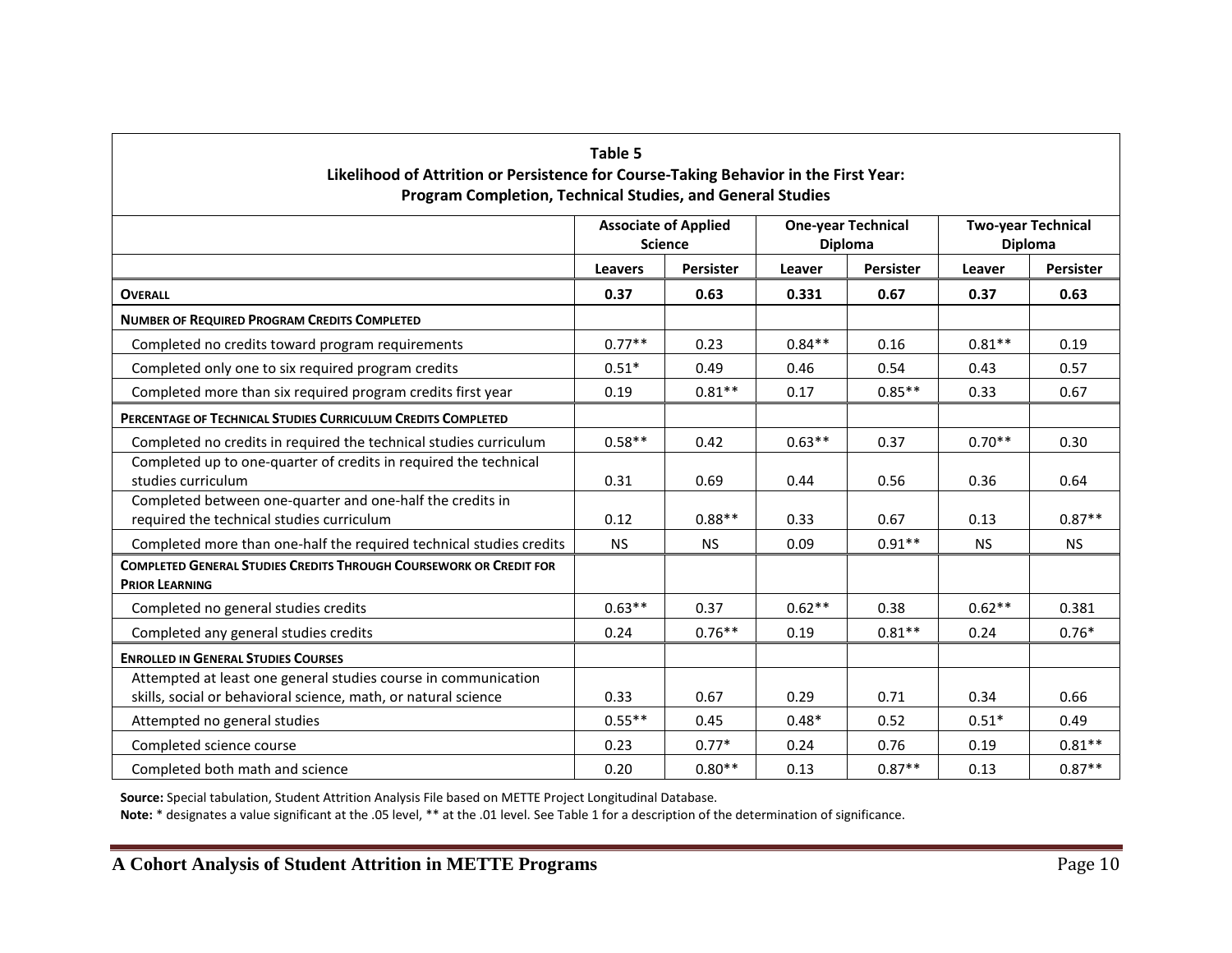| Table 6<br>Likelihood of Attrition or Persistence for Course-Taking Behavior in the First Year: Math and Academic Disadvantage |                                               |          |                                             |          |                  |                                             |
|--------------------------------------------------------------------------------------------------------------------------------|-----------------------------------------------|----------|---------------------------------------------|----------|------------------|---------------------------------------------|
|                                                                                                                                | <b>Associate of Applied</b><br><b>Science</b> |          | <b>One-year Technical</b><br><b>Diploma</b> |          |                  | <b>Two-year Technical</b><br><b>Diploma</b> |
|                                                                                                                                | Persister<br><b>Leavers</b><br>Leaver         |          | <b>Persister</b>                            | Leaver   | <b>Persister</b> |                                             |
| <b>OVERALL</b>                                                                                                                 | 0.37                                          | 0.63     | 0.33                                        | 0.67     | 0.37             | 0.63                                        |
| <b>MATH COURSE EXPERIENCE</b>                                                                                                  |                                               |          |                                             |          |                  |                                             |
| Attempted any math course                                                                                                      | 0.31                                          | 0.69     | 0.27                                        | 0.73     | 0.32             | 0.68                                        |
| Failed first postsecondary math course, regardless of whether it was<br>the required math                                      | $0.59**$                                      | 0.41     | $0.60**$                                    | 0.40     | $0.64***$        | 0.36                                        |
| Passed first postsecondary math course                                                                                         | 0.16                                          | $0.84**$ | 0.15                                        | $0.85**$ | 0.21             | $0.79**$                                    |
| PERCENT OF GENERAL STUDIES REQUIREMENTS COMPLETED                                                                              |                                               |          |                                             |          |                  |                                             |
| None required                                                                                                                  |                                               |          | 0.21                                        | $0.79*$  |                  |                                             |
| None completed                                                                                                                 | $0.64**$                                      | 0.36     | $0.62**$                                    | 0.38     | $0.64**$         | 0.36                                        |
| 1 to 25%                                                                                                                       | 0.37                                          | 0.63     | $0.58**$                                    | 0.42     | 0.42             | 0.58                                        |
| 26% to 50%                                                                                                                     | 0.20                                          | $0.80**$ | 0.32                                        | 0.68     | 0.31             | 0.69                                        |
| 51% to 75%                                                                                                                     | 0.16                                          | $0.84**$ | 0.26                                        | 0.74     | 0.13             | $0.87**$                                    |
| 76% or more                                                                                                                    | 0.21                                          | $0.79**$ | 0.12                                        | $0.88**$ | 0.18             | $0.82**$                                    |
| <b>ACADEMICALLY DISADVANTAGED</b>                                                                                              |                                               |          |                                             |          |                  |                                             |
| Enrolled in one or more basic education courses                                                                                | 0.37                                          | 0.63     | 0.34                                        | 0.66     | 0.45             | 0.55                                        |
| Did not enroll in basic education courses                                                                                      | 0.37                                          | 0.63     | 0.33                                        | 0.67     | 0.34             | 0.66                                        |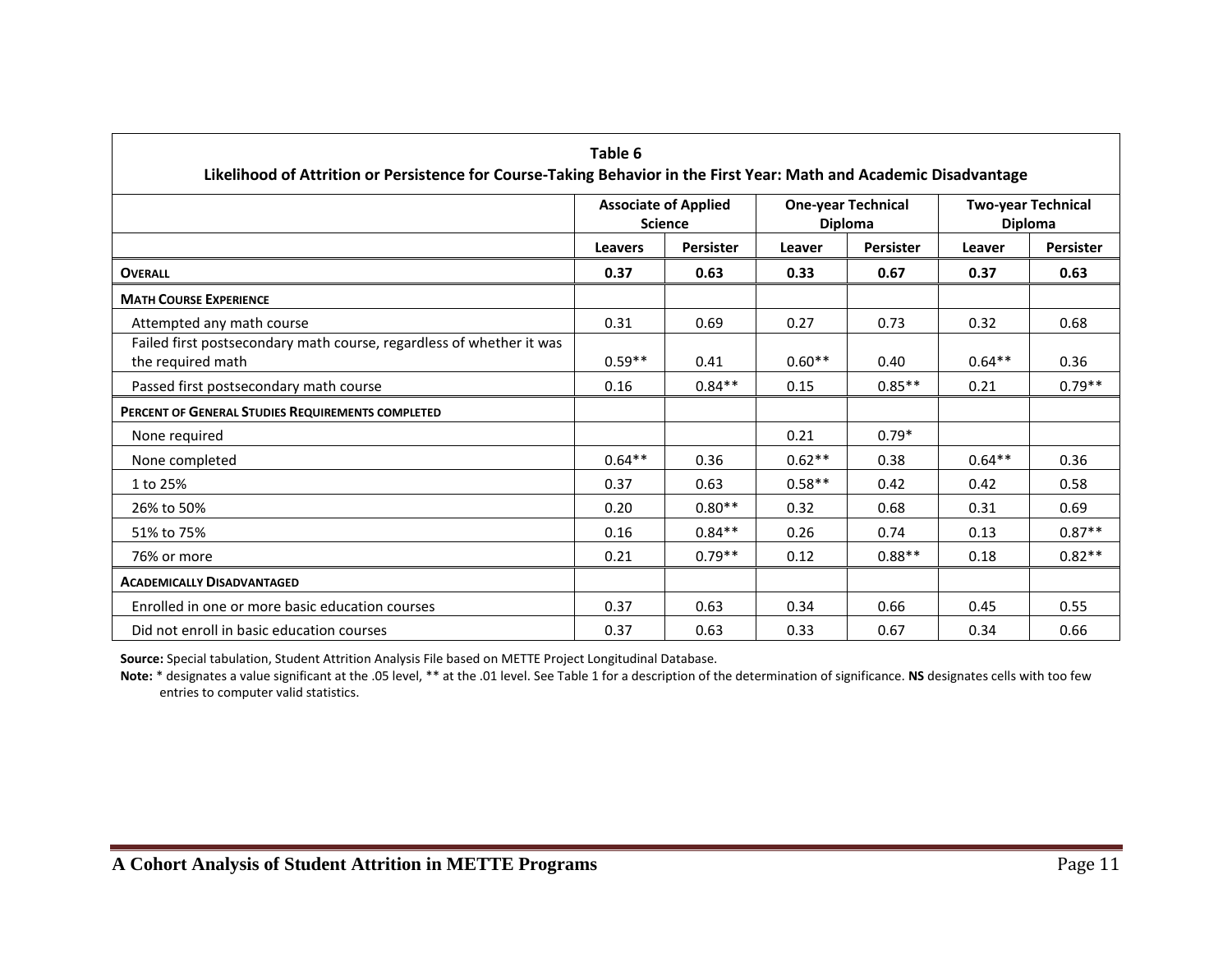| Table 7                                                 |  |
|---------------------------------------------------------|--|
| Indicators of METTE Student Attrition in the First Year |  |

|                                                                     | <b>Associate of Applied</b><br><b>Science</b> | <b>One-year Technical</b><br><b>Diploma</b> | <b>Two-year Technical</b><br><b>Diploma</b> |
|---------------------------------------------------------------------|-----------------------------------------------|---------------------------------------------|---------------------------------------------|
| <b>Enrollment Behavior</b>                                          |                                               |                                             |                                             |
| Not enrolling in any postsecondary courses in any term              | X                                             | X                                           | X                                           |
| Enrolling in only one term                                          | x                                             | X                                           | X                                           |
| Enrolling only in Fall term                                         | X                                             | X                                           | X                                           |
| Dropping course load from full-time in Fall to part-time in Spring  |                                               |                                             |                                             |
| term                                                                |                                               |                                             | X                                           |
| Enrolling in only a part-time course load                           |                                               |                                             | X                                           |
| <b>Academic Achievement</b>                                         |                                               |                                             |                                             |
| Attaining a GPA of less than 2.0 in Fall term                       | X                                             | X                                           | X                                           |
| Attaining a cumulative GPA of less than 2.0 for first year          | x                                             | X                                           | X                                           |
| Not passing two-thirds of courses attempted in Spring term with 2.0 |                                               |                                             |                                             |
| GPA                                                                 | X                                             | X                                           | X                                           |
| Not enrolling in Spring term regardless of academic achievement in  |                                               |                                             |                                             |
| Fall term                                                           | X                                             | X                                           | X                                           |
| <b>Course-Taking Behavior</b>                                       |                                               |                                             |                                             |
| Completing no credits toward program requirements                   | X                                             | X                                           | X                                           |
| Completing only one to six required program (technical studies +    |                                               |                                             |                                             |
| general studies) credits                                            | X                                             |                                             |                                             |
| Completing none of the required credits in the technical studies    |                                               |                                             |                                             |
| curriculum                                                          | X                                             | X                                           | X                                           |
| Completing none of the required general studies credits             | x                                             | X                                           | X                                           |
| Failing first postsecondary math course, regardless of whether it   |                                               |                                             |                                             |
| was the required math                                               | X                                             | X                                           | X                                           |
| Failing and/or withdrawing from any postsecondary courses           |                                               | X                                           | X                                           |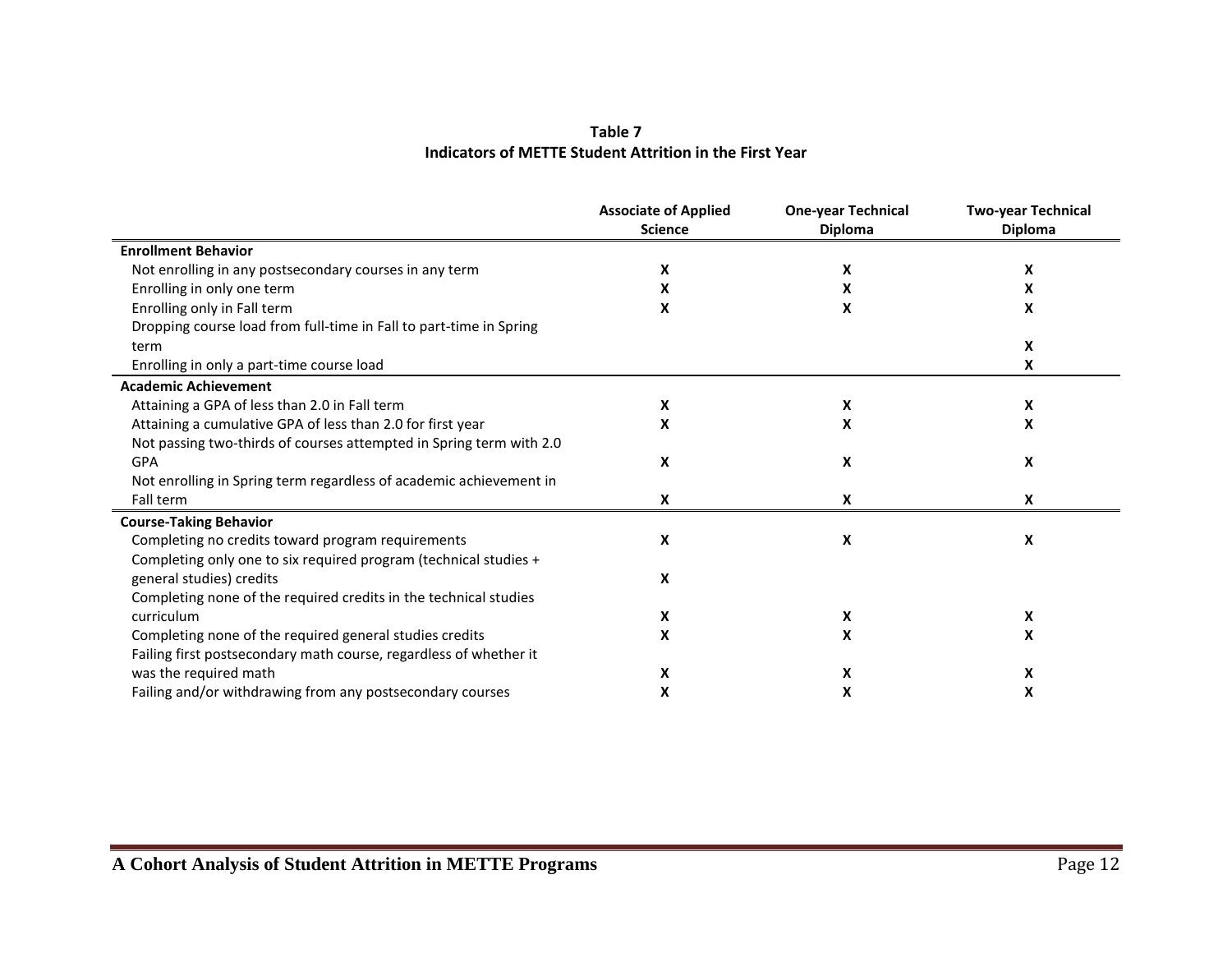## **Table 8 Indicators of METTE Student Graduation or Persistence to the Second Year**

|                                                                      | <b>Associate of Applied</b><br><b>Science</b> | <b>One-year Technical</b><br><b>Diploma</b> | <b>Two-year Technical</b><br><b>Diploma</b> |
|----------------------------------------------------------------------|-----------------------------------------------|---------------------------------------------|---------------------------------------------|
| <b>Enrollment Behavior</b>                                           |                                               |                                             |                                             |
| Enrolling in two or more terms                                       | X                                             | X                                           |                                             |
| Enrolling full-time in Fall and Spring terms                         | X                                             | X                                           |                                             |
|                                                                      |                                               |                                             | X                                           |
| Increasing course load from part-time in Fall to full-time in Spring |                                               |                                             |                                             |
| term                                                                 | X                                             | X                                           |                                             |
| <b>Academic Achievement</b>                                          |                                               |                                             |                                             |
| Attaining a GPA of 2.0 or greater in Fall term                       | X                                             | $\pmb{\mathsf{X}}$                          | $\boldsymbol{\mathsf{x}}$                   |
| Attaining a cumulative GPA of 2.0 or greater for first year          | X                                             |                                             |                                             |
| Passing two-thirds of courses attempted in Fall and Spring term with |                                               |                                             |                                             |
| 2.0 GPA                                                              | X                                             | $\pmb{\mathsf{X}}$                          | $\boldsymbol{\mathsf{x}}$                   |
| Passing two-thirds of courses attempted in Spring term with 2.0 GPA  | X                                             | X                                           |                                             |
| <b>Course-Taking Behavior</b>                                        |                                               |                                             |                                             |
| Completing more than six required program (technical studies +       |                                               |                                             |                                             |
| general studies) credits                                             | $\boldsymbol{\mathsf{x}}$                     | X                                           |                                             |
| Completing 1/4 to 1/2 of the required credits in the technical       |                                               |                                             |                                             |
| studies curriculum                                                   | $\boldsymbol{\mathsf{x}}$                     |                                             | $\boldsymbol{\mathsf{X}}$                   |
| Completing 1/2 to 3/4 of the required credits in the technical       |                                               |                                             |                                             |
| studies curriculum                                                   |                                               | $\pmb{\mathsf{X}}$                          |                                             |
| Completing any of the required general studies credits               | $\boldsymbol{\mathsf{x}}$                     | X                                           | X                                           |
| Completing 1/4 to 1/2 of the required credits in the general studies |                                               |                                             |                                             |
| curriculum                                                           | $\boldsymbol{\mathsf{x}}$                     |                                             |                                             |
| Completing 1/2 to 3/4 of the required credits in the general studies |                                               |                                             |                                             |
| curriculum                                                           | $\boldsymbol{\mathsf{x}}$                     |                                             | X                                           |
| Completing more than 3/4 of the required credits in the general      |                                               |                                             |                                             |
| studies curriculum                                                   | X                                             | $\pmb{\mathsf{X}}$                          | X                                           |
| Attempting science course                                            | X                                             |                                             | X                                           |
| Attempting math and science courses                                  | X                                             | X                                           | X                                           |
| Passing first postsecondary math course, regardless of whether it    |                                               |                                             |                                             |
| was the required math                                                | X                                             | X                                           | X                                           |
| Not failing and/or withdrawing from any postsecondary courses        | X                                             | X                                           | X                                           |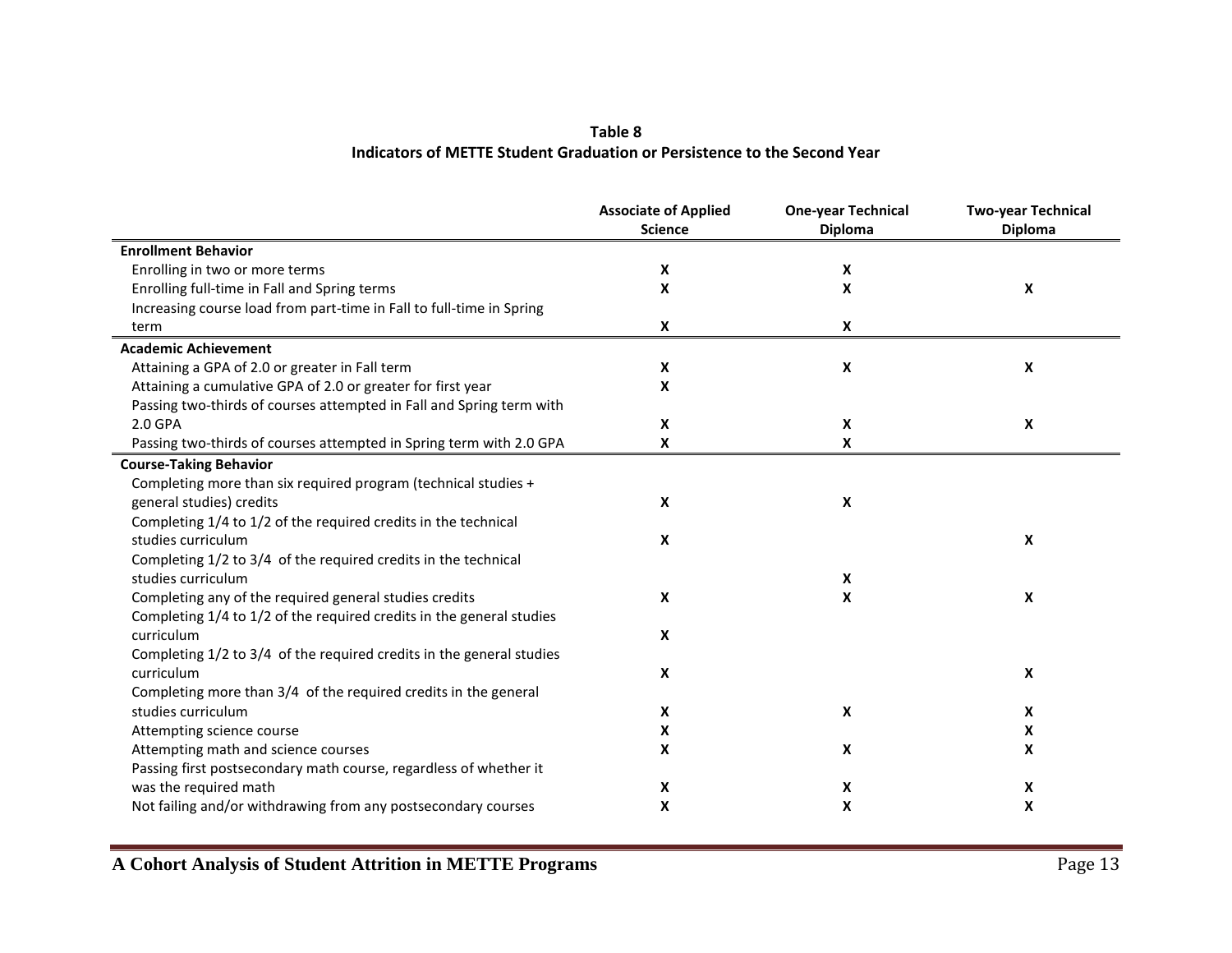## **Results and Implications**

This study was conducted as an initial analysis of a cohort of students enrolled in 116 METTE programs at sixteen technical colleges in the WTCS. Building on a preliminary analysis of student attrition for three programs at one college, it provided us with a methodology and techniques to examine research questions of interest to METTE program instructors and college administrators; develop a conceptual framework for addressing these questions; and construct an analytical database and procedures to operationalize our framework.

We began our analysis seeking to answer two questions about student attrition in METTE programs. First, to what extent do differences exist in demographic, educational attainment, work status, and economic background between students who leave and those who persist? Second, can empirically-based indicators of enrollment behavior, academic achievement, and coursetaking behavior be identified that differentiate leavers from persisters? To better understand student attrition, we created a longitudinal database of students who first enrolled in METTE in FY2010. We used this database to examine the socio-demographic and educational attainment, and the first year enrollment behavior, academic achievement, and course-taking patterns of two subgroups of these students—"persisters" who continue taking courses beyond the first year or graduated from a one year program and "leavers" who abandon their studies prior to graduation in three different kinds of programs: associate degree and one- and two-year diploma programs.

With the exception of an elevated likelihood of leaving for black students, this study found no significant difference in student demographics and other personal characteristics between leavers and persisters. However, our findings point to patterns of enrollment, academic achievement, and course-taking behavior that could be useful to administrators seeking to identify students at risk of leaving and in modeling successful behavior for students who persist or complete their degree or diploma in the first year of study. That is, for this relatively heterogeneous group of students enrolled in manufacturing and engineering programs, it is not as important who the students are as what they do and achieve in their studies.

Throughout our analysis we have sought to identify significant differences between the behavior and academic achievement of leavers and persisters occurring in their first year of program enrollment. By highlighting these differences, we were able to develop a series of easily to operationalize measures of student behavior and academic achievement that could be used by college instructors, academic advisors, and administrators to identify students at risk of leaving prior to program completion. Although the work reported here should continue to be considered a preliminary analysis, the results of the study have provided some insights into the characteristics of METTE program students, their behavior, and academic achievement.

Our analysis of the enrollment behavior of 2,814 students enrolled in METTE programs in FY2010 in the WTCS indicate that in their first year of studies, about one-third of the students in associate degree and two-year diploma programs left college after the first year and prior to program completion. About one-half of the students in one-year diploma programs left after the first year and prior to program completion.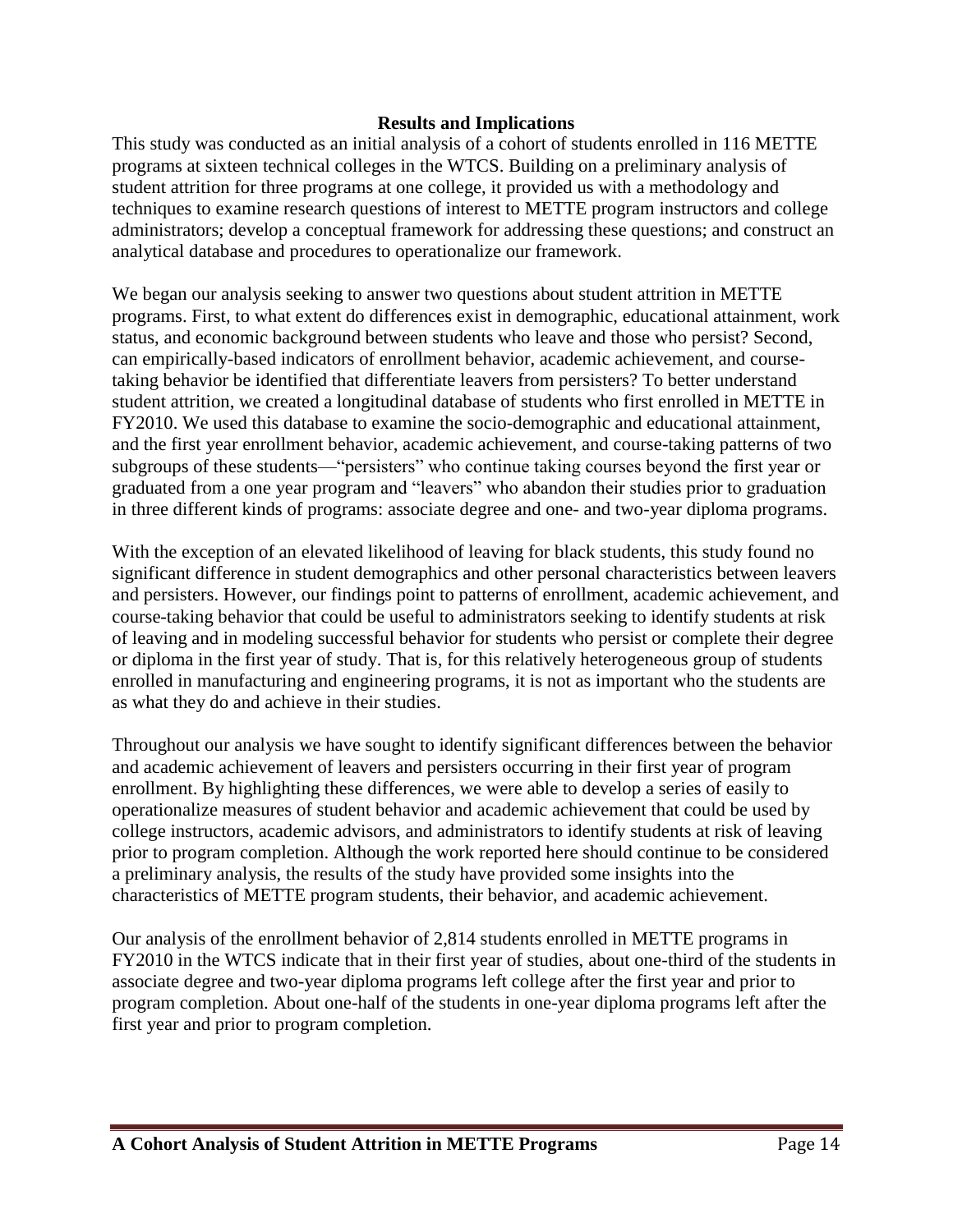## Key findings include:

*Student Characteristics*. We observed no significant differences across a range of sociodemographic characteristics between leavers and persisters.

*Enrollment Behavior.* Leavers are less likely to exhibit continuity and intensity of enrollment Leavers who enrolled in Summer or, more commonly, Fall term, are much less likely to be retained to the Spring term than are persisters. If they were attending school full-time in the Fall semester, leavers are much more likely to move to part-time<sup>2</sup> enrollment in Spring than persisters. If they were attending school part-time in the Fall semester, they are much more likely to abandon their studies altogether in the Spring term than are those who persist to the second year.

*Academic Achievement*. Leavers struggle more academically than do persisters. Fall term GPA and cumulative GPA over the first year of enrollment tended to be lower for leavers than for persisters. Leavers were more likely than persisters to fail or withdraw from courses. They were also less likely to pass two-thirds of the courses attempted in both Fall and Spring.

*Course-Taking Behavior*. Leavers lack academic momentum in their studies as compared to persisters. Leavers attempt and complete fewer postsecondary courses overall than persisters. They also complete fewer of the technical studies and/or general studies credits in their METTE program in their first year of enrollment than do persisters. Leavers are more likely to avoid completing their general education requirements in favor of completing technical studies courses. This is particularly true of the associate degree students. If leavers take general studies courses, they are most likely to enroll in math. Leavers in associate degree and two-year diploma programs are more likely to avoid taking required math courses and to have failed at least one math course than are persisters. Given their poorer academic performance, we might expect leavers to be more likely to have been deemed academically disadvantaged and enrolled in developmental or remedial courses than persisters, but no differences were observed between the two groups.

### **Implications**

 $\overline{\phantom{a}}$ 

Some of our findings point to patterns of enrollment, academic achievement, and course-taking behavior that could be useful to administrators seeking to identify students at risk of leaving. In particular, failure to enroll in postsecondary courses in multiple terms, successfully complete required coursework, accumulate more than six credits needed for program completion, and pass a postsecondary math course differentiate students who leave from those who persist to the second year of studies. These measures could be easily incorporated in learning support networks, early warning systems, and safety nets – all of which have been demonstrated to assist students in avoiding premature departure (Kuh, et al., 2006).

 $2$  Because part-time enrollment in two-year colleges is common, we examined subcategories of part-time enrollment including enrolling in 1 to 3 credits,4 to 6 credits, and 7 to 11 credits. The results of the analysis were the same regardless of the number of credits fewer than 12 for which the student was enrolled.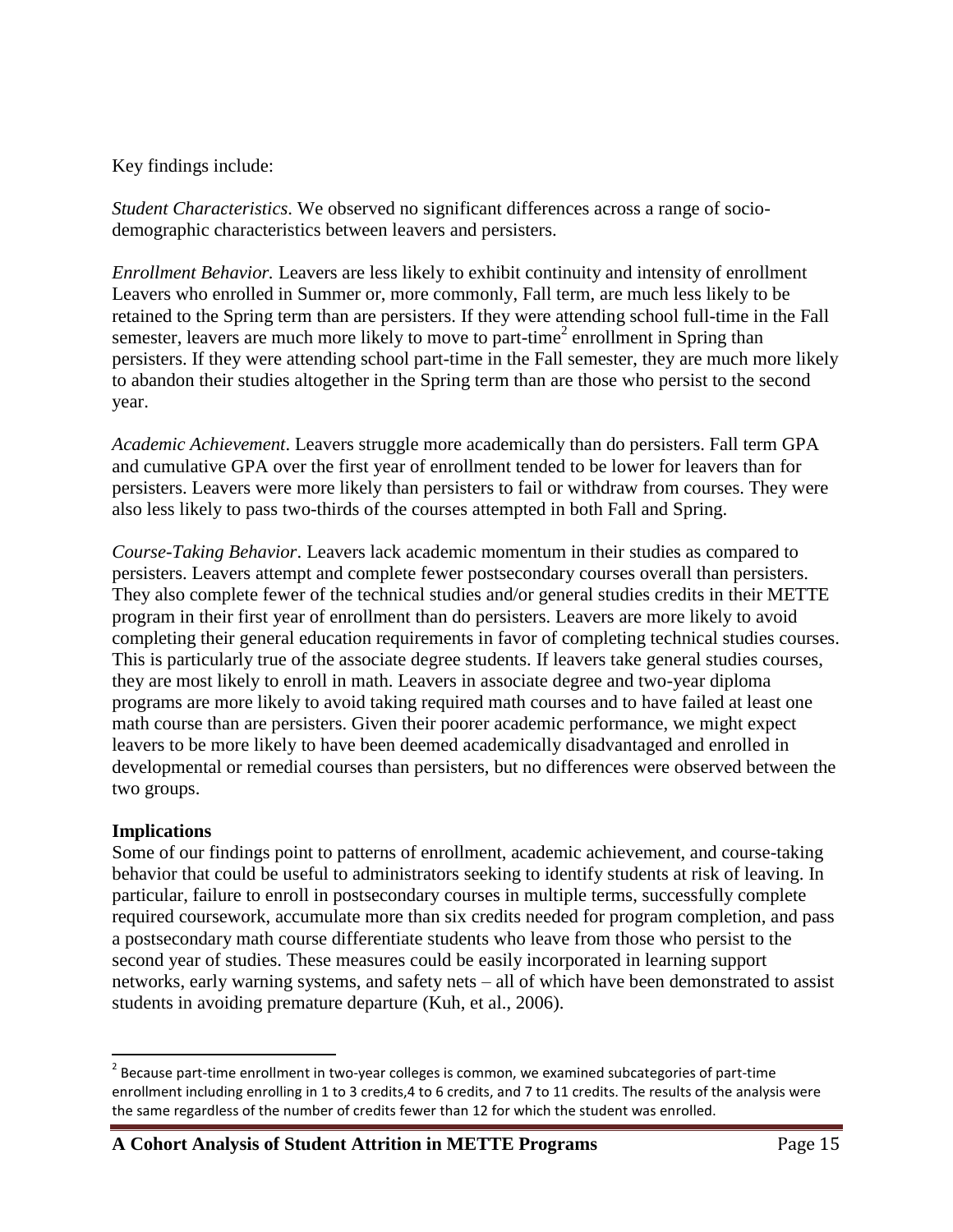For example, colleges might work with employers to develop short-term certificates that recognize completion of discrete, initial portions of longer one or two-year programs that teach high-demand skills and knowledge. This could result in creating series of stackable certificates that students complete to: (a) demonstrate progress toward degree completion; (b) meet immediate employability needs; and (c) offer optional pathways to degree completion and career laddering. Other findings point to changes that would strengthen the academic advising services and support student success at technical colleges. Recognizing that most students enroll in a technical college to gain job-related skills, colleges might develop more effective ways of collecting information about students' long and short term objectives while maintaining financial aid eligibility when appropriate. In addition, they could expand early alert systems to include evidence-based indicators such as those described in this study to identify students at risk of leaving prior to program completion to facilitate appropriate and timely advising and provision of needed student support. Finally, college could implement strategies to better integrate general studies courses and technical studies to insure students gain critical thinking, problem solving, global perspectives, and communications skills in both classroom and real-world settings.

## **Limitations**

First, this study examined the behavior and characteristics of a group of students enrolled in METTE programs in a single state. The behavior and characteristics of these students and their experiences in Wisconsin's technical colleges may differ from those of students in other disciplines or in two-year colleges which place less emphasis on liberal arts or pre-professional programs than does the WTCS.

Second, despite the large numbers of records involved in the METTE database, asking questions about student outcomes even for groups of programs at multiple colleges can quickly lead to small cell sizes and potentially to inappropriate disclosure of identifiable information. The METTE data use agreement requires us to take steps to avoid revealing results that might lead to the inadvertent disclosure of student identity. This means that information about specific programs in specific colleges cannot be provided.

Third, administrative data collected and processed by state agencies is typically made available to researchers after the agency that collected the data has extracted the information from the database for its own purposes. This results in significant lags in the availability of student data from state agencies. The most recently available data provided by the WTC System Office to the METTE project are records for students enrolled in FY2012. The experiences of the students reported in this study appear to mirror those in other studies of student attrition, but labor market and economic conditions tend to drive two-year college enrollments and the business environment METTE students are facing now are substantially different than those these students were facing in FY2010 during the great recession (Dresser et al., 2012). Finally, longitudinal studies such as this must start in the past and do not necessarily represent current practice at the colleges. Nevertheless, careful analyses of these data, however, can provide insights not readily available from other sources of information.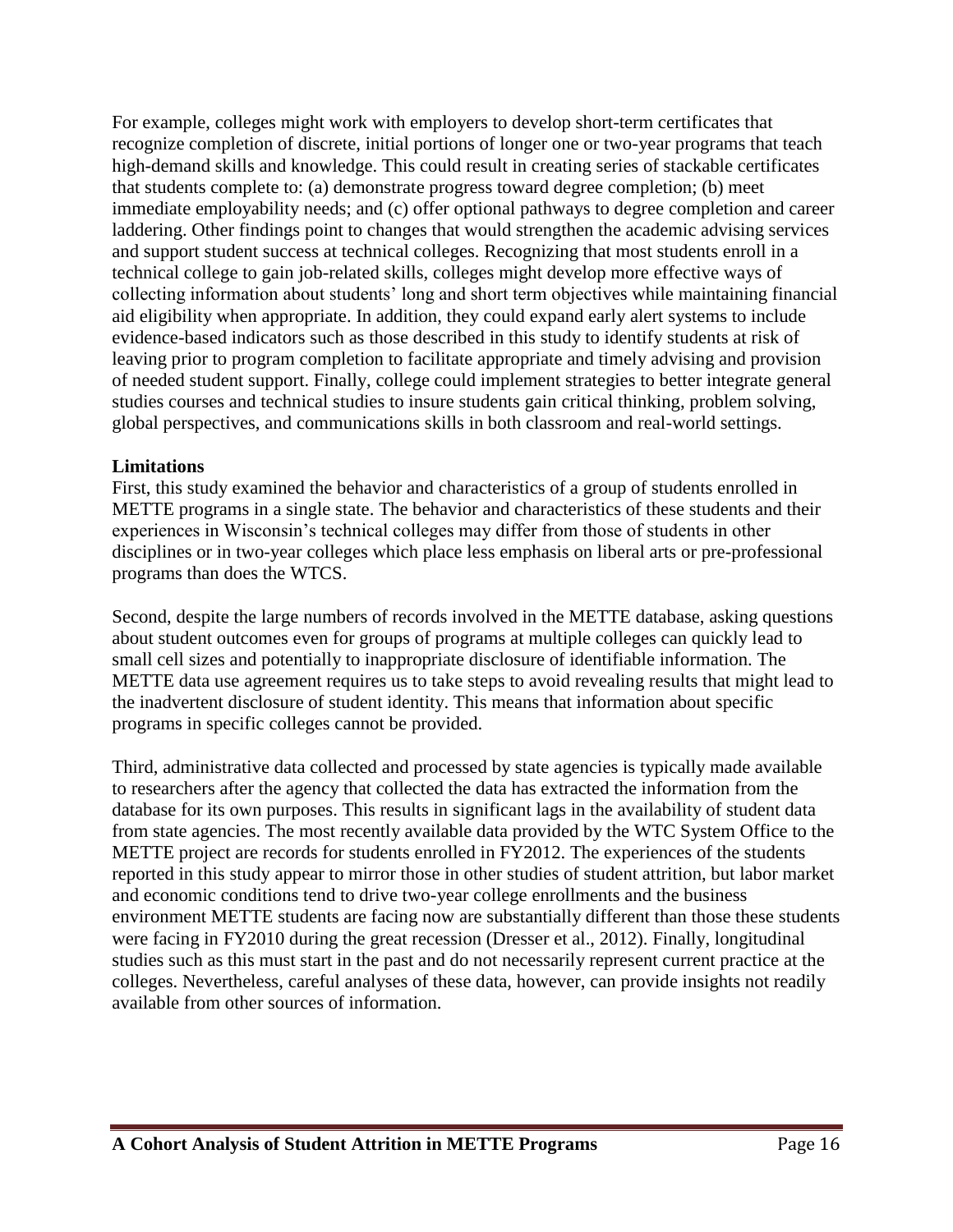## **Next Steps**

This analysis has helped us develop a framework for data analysis, refine the definition of key variables, and develop procedures for manipulating data from the METTE Project database. This study was intended to move beyond an earlier analysis of individual programs at a single college to examine student attrition from METTE programs in all sixteen technical colleges in Wisconsin. Together with the information gained from our earlier work on employment outcomes for leavers, the results of this analysis point to three directions for future research. First, an obvious question is what happens to students who leave in the first year. To explore this, we will link the data on leavers and program graduates to state labor department information to examine labor market outcomes for METTE leavers and graduates. In addition, linking to information from the National Student Clearinghouse will provide a way to identify students who, although they left a METTE program prior to program completion, may have enrolled in another postsecondary institution. Second, although a large number of students leave after the first year, a sufficient number remain so that we can extend our analysis of enrollment, academic achievement, and course-taking behavior over a longer period of time. This will permit us to examine differences and similarities between students who leave school and subsequently return (i.e., stopouts). Third, another possible direction for future research would be to look in more detail at the sets of courses that leavers complete to try to determine common patterns of course completion that could be packaged by the colleges as short-term stackable certificates that would recognize course completion and skill acquisition.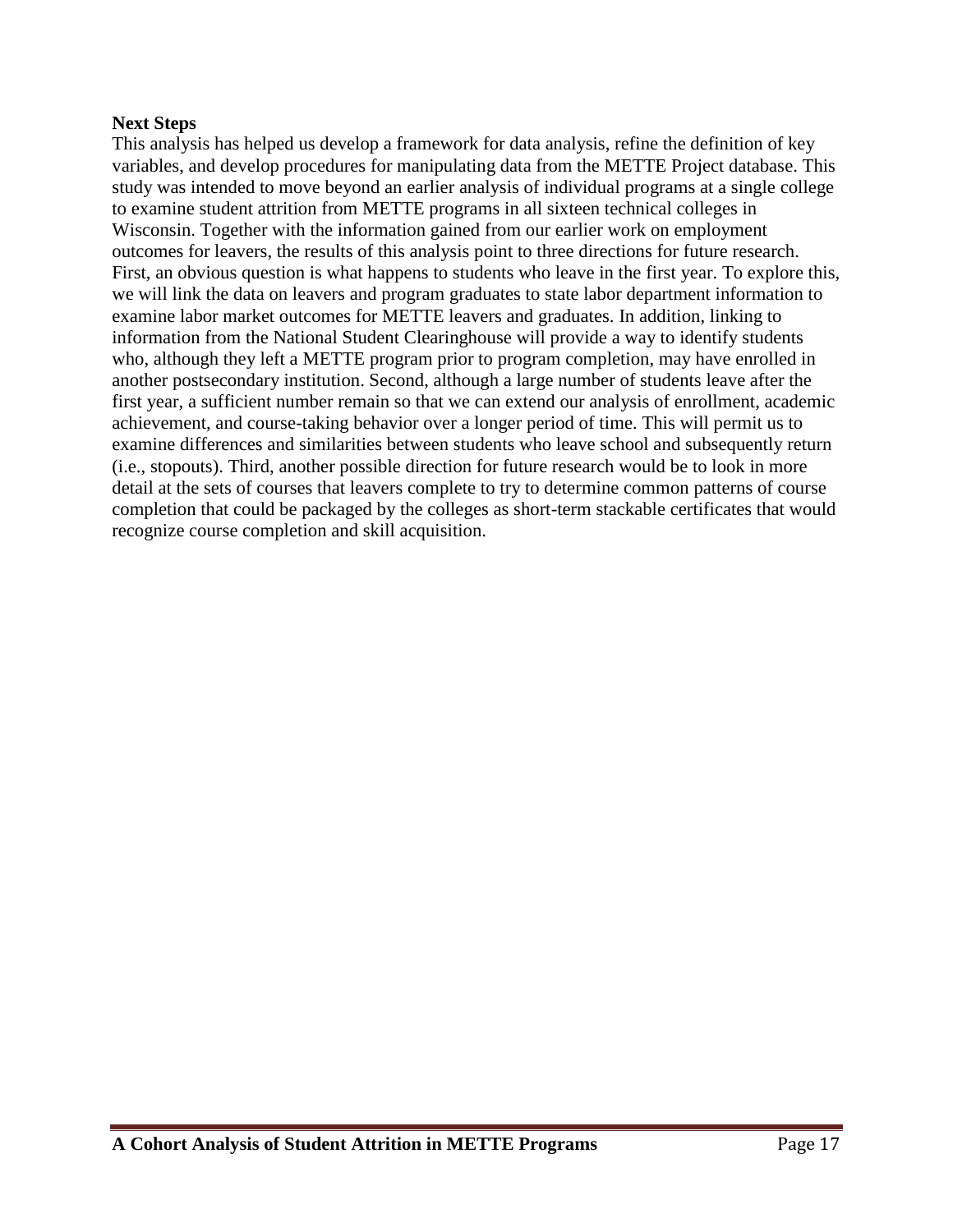## **Work Cited**

- Achieving the Dream. (2011). The Challenge**.** Silver Spring, MD: Achieving the Dream, Inc. Retrieved February 10, 2013, from [http://www.achievingthedream.org.](http://www.achievingthedream.org/)
- Adelman, C. (2005). *Moving Into Town—and Moving On: The Community College in the Lives of Traditional-Age Students.* U.S. Department of Education. Washington, DC: Office of Vocational and Adult Education.
- Attewell, P., Heil, S., & Reisel, L. (2012). What is academic momentum? And does it matter? *Educational Evaluation and Policy Analysis, 34*(1), 27-44.
- Bailey, T. & Alfonzo, M. (2005). Paths to Persistence: An Analysis of Research on Program Effectiveness at Community Colleges. *New Agenda Series, 6(1).*Indianapolis, IN: Lumina Foundation for Education.
- Belfield, C. R., & Bailey, T. (2011). The benefits of attending community college: A review of the evidence. *Community College Review, 39* (1), 46–68.
- Bosworth, B. (2011). *Certificates count: An analysis of sub-baccalaureate certificates*. Washington, DC: Complete College America. Retrieved September 12, 2013 from [http://dl.dropbox.com/u/13281059/Other%20Certificates%20Count%20Release%20Docs/Ce](http://dl.dropbox.com/u/13281059/Other%20Certificates%20Count%20Release%20Docs/Certificates%20Count%20FINAL%2012-05.pdf) [rtificates%20Count%20FINAL%2012-05.pdf.](http://dl.dropbox.com/u/13281059/Other%20Certificates%20Count%20Release%20Docs/Certificates%20Count%20FINAL%2012-05.pdf)

College Board Advocacy and Policy Center. (2013).

- Baum, S., Ma, J., & Payea, K. (2010). *Five ways education pays*. New York: The College Board. Retrieved June 26, 2011, from [http://advocacy.collegeboard.org/five-ways-ed-pays/home.](http://advocacy.collegeboard.org/five-ways-ed-pays/home)
- Crosta, Peter M. (June 2013). Intensity and Attachment: How the Chaotic Enrollment Patterns of Community College Students Affect Educational Outcomes. CCRC Working Paper No. 60. New York, NY: Community College Research Center, Teachers College, Columbia University.
- Horn, L. & Nevill, S. (2006). *Profile of undergraduates in U.S. postsecondary education*  institutions: 2003-04: With a special analysis of community college students (NCES 2006-184). Washington, DC: U.S. Department of Education, Institute of Education Sciences, National Center for Education Statistics.
- Horn, L. & Radwin, D. (2012). *The Completion Arch: Measuring Community College Student Success*. New York, NY: College Board Advocacy & Policy Center. Retrieved August 1, 2013 from http://completionarch.collegeboard.org.
- **I**nstitute for Higher Education Policy. (1998). *Reaping the Benefits: Defining the Public and Private Value of Going to College.* Washington, DC: The Institute for Higher Education Policy.